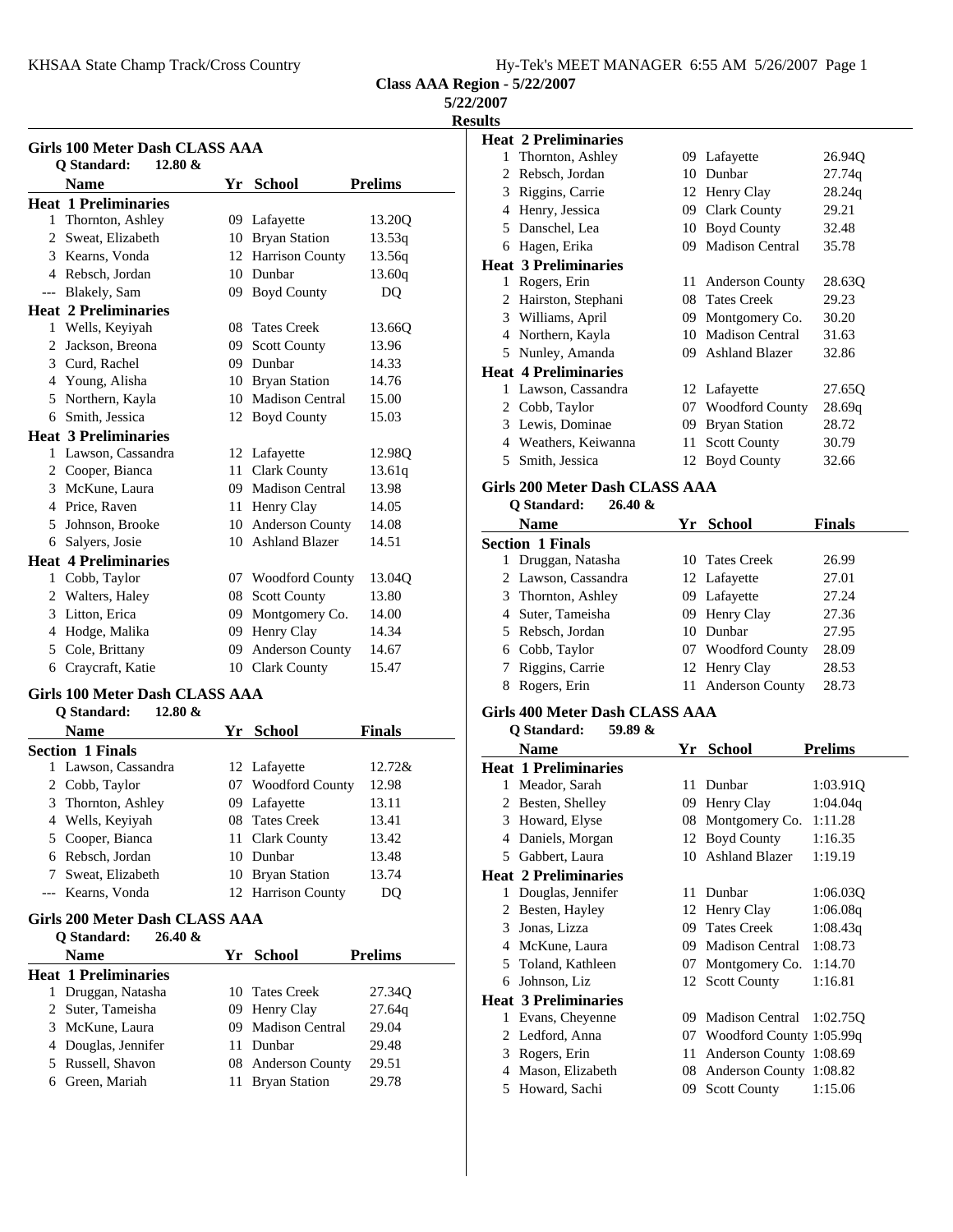|  |  |  |  |  |  | Hy-Tek's MEET MANAGER 6:55 AM 5/26/2007 Page 2 |  |
|--|--|--|--|--|--|------------------------------------------------|--|
|--|--|--|--|--|--|------------------------------------------------|--|

| ш<br>S.<br>۰. |
|---------------|
|---------------|

|                                                          | Heat 3 Preliminaries  (Girls 400 Meter Dash CLASS AAA)<br><b>Name</b> |      | Yr School                      | <b>Prelims</b> |  |  |  |
|----------------------------------------------------------|-----------------------------------------------------------------------|------|--------------------------------|----------------|--|--|--|
|                                                          | 6 Graham, Tabitha                                                     | 12   | <b>Clark County</b>            | 1:16.10        |  |  |  |
|                                                          | <b>Heat 4 Preliminaries</b>                                           |      |                                |                |  |  |  |
|                                                          | 1 Druggan, Natasha                                                    | 10   | <b>Tates Creek</b>             | 1:05.04Q       |  |  |  |
|                                                          | 2 Merritt, Ali                                                        |      | 10 Ashland Blazer              | 1:09.88        |  |  |  |
|                                                          |                                                                       |      |                                |                |  |  |  |
| Girls 400 Meter Dash CLASS AAA<br>Q Standard:<br>59.89 & |                                                                       |      |                                |                |  |  |  |
|                                                          | Name                                                                  |      | Yr School                      | <b>Finals</b>  |  |  |  |
|                                                          | <b>Section 1 Finals</b>                                               |      |                                |                |  |  |  |
| 1                                                        | Druggan, Natasha                                                      |      | 10 Tates Creek                 | 1:00.63        |  |  |  |
|                                                          | 2 Evans, Cheyenne                                                     |      | 09 Madison Central             | 1:02.12        |  |  |  |
|                                                          | 3 Besten, Shelley                                                     |      | 09 Henry Clay                  | 1:03.65        |  |  |  |
|                                                          | 4 Douglas, Jennifer                                                   |      | 11 Dunbar                      | 1:03.81        |  |  |  |
|                                                          | 5 Besten, Hayley                                                      |      | 12 Henry Clay                  | 1:04.62        |  |  |  |
|                                                          | 6 Meador, Sarah                                                       |      | 11 Dunbar                      | 1:04.88        |  |  |  |
|                                                          | 7 Ledford, Anna                                                       |      | 07 Woodford County 1:05.75     |                |  |  |  |
|                                                          | 8 Jonas, Lizza                                                        |      | 09 Tates Creek                 | 1:07.02        |  |  |  |
|                                                          | <b>Girls 800 Meter Run CLASS AAA</b><br>Q Standard:<br>$2:22.32 \&$   |      |                                |                |  |  |  |
|                                                          | <b>Name</b>                                                           |      | Yr School                      | <b>Finals</b>  |  |  |  |
| Section 1                                                |                                                                       |      |                                |                |  |  |  |
| 1                                                        | Goodin, Betsy                                                         | 10   | <b>Tates Creek</b>             | 2:22.00&       |  |  |  |
|                                                          | 2 Boyce, Lindsay                                                      |      | 12 Woodford County 2:23.77     |                |  |  |  |
|                                                          | 3 Smith, Caroline                                                     |      | 09 Henry Clay                  | 2:24.45        |  |  |  |
|                                                          | 4 Steinmetz, Laura                                                    |      | 12 Dunbar                      | 2:25.70        |  |  |  |
|                                                          | 5 Davis, Leslie                                                       |      | 10 Dunbar                      | 2:27.04        |  |  |  |
|                                                          | 6 Ross, Rachel                                                        |      | 11 Henry Clay                  | 2:29.16        |  |  |  |
|                                                          | 7 Hatch, Courtney                                                     |      | 10 Tates Creek                 | 2:32.30        |  |  |  |
|                                                          | 8 Rasmussen, Kristina                                                 |      | 12 Woodford County 2:32.91     |                |  |  |  |
|                                                          | 9 Evans, Cheyenne                                                     |      | 09 Madison Central             | 2:33.01        |  |  |  |
|                                                          | 10 Wirzba, Emily                                                      |      | 10 Scott County                | 2:38.11        |  |  |  |
|                                                          | 11 Adams, Amy                                                         |      | 10 Ashland Blazer              | 2:44.48        |  |  |  |
|                                                          | 12 Taylor, Ashtin                                                     |      | 12 Boyd County                 | 2:44.85        |  |  |  |
|                                                          | 13 Conrad, Ally                                                       |      | 07 Scott County                | 2:47.23        |  |  |  |
|                                                          | 14 Brown, Sarah                                                       |      | 09 Lafayette                   | 2:48.47        |  |  |  |
|                                                          | 15 Nethery, Rachel                                                    | 11 - | Anderson County 2:52.34        |                |  |  |  |
|                                                          | 16 Koonce, Lauren                                                     |      | 10 Anderson County             | 2:52.56        |  |  |  |
| 17                                                       | Graham, Tabitha                                                       |      | 12 Clark County                | 2:56.86        |  |  |  |
| 18                                                       | Smith, Audrey                                                         |      | 11 Boyd County                 | 3:08.56        |  |  |  |
|                                                          | 19 Sturgill, Beth                                                     |      | 10 Clark County                | 3:28.50        |  |  |  |
|                                                          | 20 Sutton, Tiffany                                                    |      | 09 Montgomery Co.              | 3:29.13        |  |  |  |
| 21                                                       | Howard, Stephanie                                                     | 11   | Montgomery Co.                 | 3:29.21        |  |  |  |
|                                                          |                                                                       |      |                                |                |  |  |  |
|                                                          | Girls 1600 Meter Run CLASS AAA                                        |      |                                |                |  |  |  |
|                                                          | <b>Q</b> Standard:<br>$5:18.87$ &                                     |      |                                |                |  |  |  |
|                                                          | <b>Name</b>                                                           |      | Yr School                      | <b>Finals</b>  |  |  |  |
| Section 1                                                | 1 Bostrom, Anna                                                       |      | 09 Woodford County $5:12.15\&$ |                |  |  |  |

| 1 Bostrom, Anna     | 09 Woodford County 5:12.15& |         |
|---------------------|-----------------------------|---------|
| 2 Boyce, Alexis     | 10 Woodford County 5:38.86  |         |
| 3 Stichnot, Madalyn | 09 Tates Creek              | 5:41.02 |
| 4 Wirzba, Emily     | 10 Scott County             | 5:41.96 |
| 5 Rotrammel, Julie  | 12 Lafayette                | 5:49.60 |
| 6 Conrad, Ally      | 07 Scott County             | 5:57.91 |

| O  |                       |     |                        |            |
|----|-----------------------|-----|------------------------|------------|
|    | 7 Moninger, Kristin   |     | 11 Anderson County     | 6:06.01    |
| 8  | Adams, Amy            |     | 10 Ashland Blazer      | 6:09.59    |
| 9  | Ashford, Brittany     |     | 10 Dunbar              | 6:24.98    |
|    | 10 Brown, Sarah       |     | 09 Lafayette           | 6:25.18    |
| 11 | Sayre, Heidi          |     | 10 Anderson County     | 6:32.88    |
|    | 12 Stevens, Christina |     | 09 Madison Central     | 6:41.54    |
|    | 13 Contreras, Noelani |     | 12 Henry Clay          | 6:44.67    |
|    | 14 Mattingly, Kali    |     | 09 Boyd County         | 6:56.39    |
|    | 15 Lutz, Margaret     |     | 10 Henry Clay          | 7:06.33    |
|    | 16 Karaus, Lauren     |     | 09 Montgomery Co.      | 7:12.05    |
|    | 17 Carley, Mariah     | 07. | Ashland Blazer         | 7:19.54    |
| 18 | Heupel, Katie         | 11  | <b>Boyd County</b>     | 7:20.04    |
|    | Thornberry, Rachel    | 11  | <b>Harrison County</b> | <b>DNF</b> |
|    |                       |     |                        |            |

# **Girls 3200 Meter Run CLASS AAA**

|                  | O Standard: 11:56.04 & |     |                              |               |
|------------------|------------------------|-----|------------------------------|---------------|
|                  | Name                   |     | Yr School                    | <b>Finals</b> |
| <b>Section 1</b> |                        |     |                              |               |
| 1                | Bostrom, Anna          |     | 09 Woodford Countyl 1:29.33& |               |
| 2                | Stichnot, Bridget      |     | 11 Tates Creek               | 11:49.39&     |
| 3                | Etherington, Amy       |     | 12 Woodford Countyl 2:17.33  |               |
| 4                | Hancock, Amanda        |     | 08 Dunbar                    | 12:42.08      |
| 5                | Fryman, Annie          |     | 09 Henry Clay                | 12:42.42      |
| 6                | Stichnot, Madalyn      |     | 09 Tates Creek               | 12:52.37      |
| 7                | Reveal, Kaitlyn        | 09. | Scott County                 | 13:20.58      |
| 8                | Atkins, Sarah          |     | 09 Henry Clay                | 13:28.68      |
| 9                | Moninger, Kristin      | 11. | Anderson County 14:08.59     |               |
| 10-              | Sayre, Heidi           |     | 10 Anderson County 14:50.96  |               |
| 11               | Kloha, Ruth            | 11  | Ashland Blazer 15:15.34      |               |
|                  | 12 Stevens, Christina  |     | 09 Madison Central 15:23.40  |               |
| 13               | Flynt, Katelyn         | 09. | <b>Scott County</b>          | 15:42.76      |
|                  |                        |     |                              |               |

#### **Girls 100 Meter Hurdles CLASS AAA Q Standard: 16.22 &**

|   | <b>Name</b>                 |    | Yr School                   | <b>Prelims</b> |
|---|-----------------------------|----|-----------------------------|----------------|
|   | Heat 1 Preliminaries        |    |                             |                |
| 1 | Williams, Nealy             |    | 09 Bryan Station            | & 15.95Q       |
| 2 | Franklin, Jasmine           | 09 | <b>Tates Creek</b>          | 16.72Q         |
| 3 | Shelton, Sabrina            |    | 08 Anderson County          | 17.79q         |
| 4 | Bellis - Jones, Heather     |    | 12 Harrison County          | 19.69          |
| 5 | Saylor, Leah                |    | 08 Montgomery Co.           | 20.02          |
| 6 | Sprague, Evie               |    | 10 Anderson County          | 20.09          |
| 7 | Hurst, Mary                 | 09 | <b>Madison Central</b>      | 20.89          |
| 8 | Weber, Tiffany              |    | 09 Clark County             | 21.66          |
|   | Heat 2 Preliminaries        |    |                             |                |
|   | 1 Northington, Janel        |    | 12 Lafayette                | 16.96Q         |
| 2 | Fultz, Ariel                | 10 | <b>Scott County</b>         | 18.16Q         |
| 3 | Klein, Megan                | 08 | Dunbar                      | 19.40          |
| 4 | Shuping, Logan              | 10 | <b>Tates Creek</b>          | 20.20          |
| 5 | Thomas, Callie              |    | 10 Woodford County          | 21.00          |
| 6 | Jones, Morgan               | 09 | <b>Bryan Station</b>        | 21.43          |
|   | <b>Heat 3 Preliminaries</b> |    |                             |                |
| 1 | Gray, Katelyn               |    | 12 Harrison County & 16.13Q |                |
| 2 | Dixon, Jenna                | 09 | Boyd County                 | 18.10O         |
| 3 | Clark, Tika                 | 11 | Dunbar                      | 18.50q         |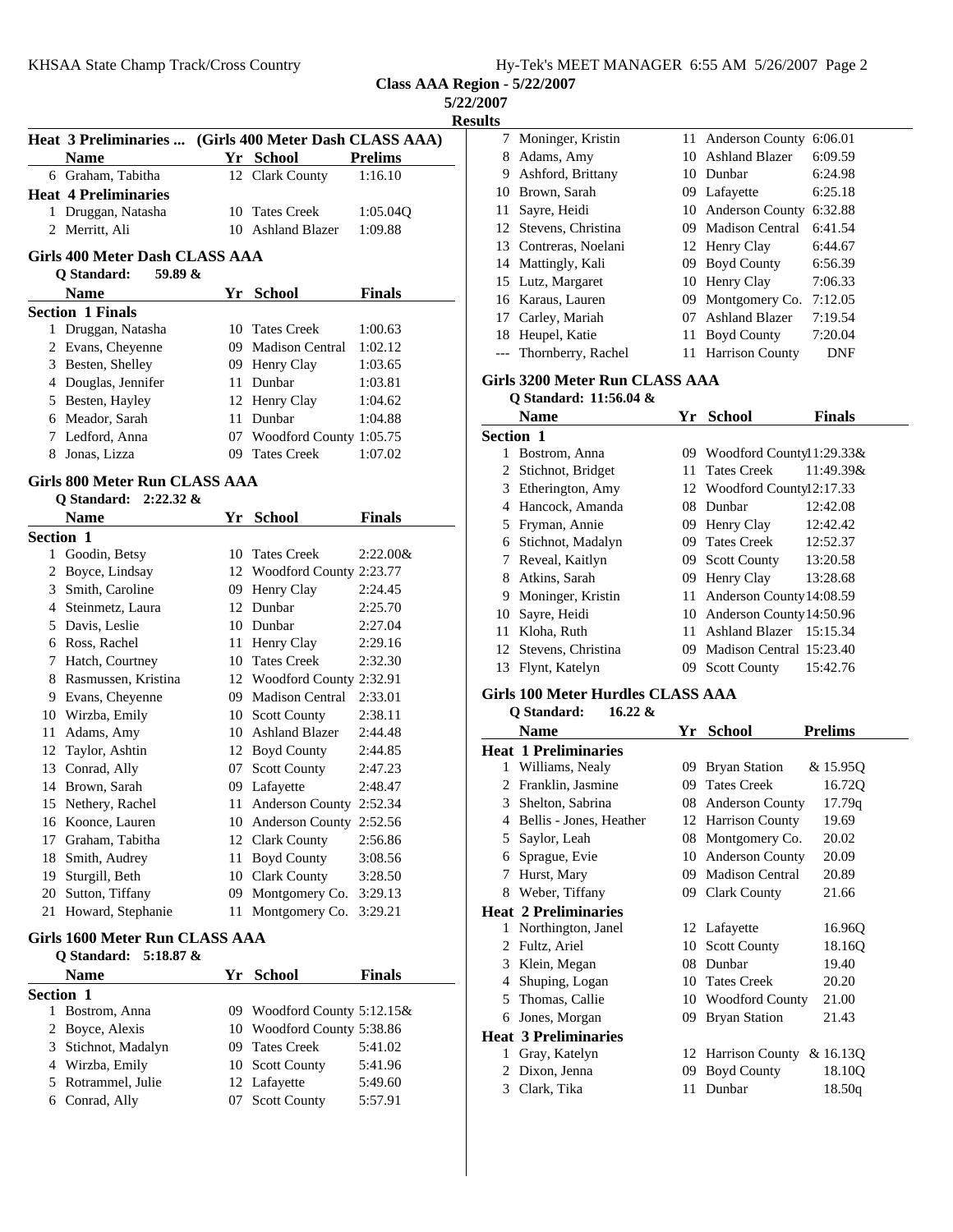**Class AAA Region - 5/22/2007 5/22/2007**

**Results**

|   | <b>Heat 3 Preliminaries </b>                                                 |     |                            | (Girls 100 Meter Hurdles CLASS AAA) |
|---|------------------------------------------------------------------------------|-----|----------------------------|-------------------------------------|
|   | <b>Name</b>                                                                  |     | Yr School                  | <b>Prelims</b>                      |
|   | 4 Pemberton, Linda                                                           |     | 09 Ashland Blazer          | 18.93                               |
|   | 5 Webster, Megan                                                             |     | 10 Ashland Blazer          | 21.00                               |
|   |                                                                              |     |                            |                                     |
|   | <b>Girls 100 Meter Hurdles CLASS AAA</b><br>$16.22 \&$<br><b>Q</b> Standard: |     |                            |                                     |
|   | <b>Name</b>                                                                  |     | Yr School                  | <b>Finals</b>                       |
|   | <b>Section 1 Finals</b>                                                      |     |                            |                                     |
|   | 1 Gray, Katelyn                                                              |     | 12 Harrison County         | 15.55&                              |
|   | 2 Williams, Nealy                                                            |     | 09 Bryan Station           | 15.73&                              |
|   | 3 Northington, Janel                                                         |     | 12 Lafayette               | 16.41                               |
|   | 4 Franklin, Jasmine                                                          |     | 09 Tates Creek             | 17.15                               |
|   | 5 Shelton, Sabrina                                                           |     | 08 Anderson County         | 17.98                               |
|   | 6 Fultz, Ariel                                                               |     | 10 Scott County            | 18.02                               |
|   | 7 Dixon, Jenna                                                               |     | 09 Boyd County             |                                     |
|   |                                                                              |     | 11 Dunbar                  | 18.11                               |
|   | 8 Clark, Tika                                                                |     |                            | 18.76                               |
|   | Girls 300 Meter Hurdles CLASS AAA                                            |     |                            |                                     |
|   | Q Standard:<br>48.63 &                                                       |     |                            |                                     |
|   | <b>Name</b>                                                                  |     | Yr School                  | <b>Prelims</b>                      |
|   | <b>Heat 1 Preliminaries</b>                                                  |     |                            |                                     |
|   | 1 Clark, Tika                                                                |     | 11 Dunbar                  | 54.26Q                              |
|   | 2 Shuping, Logan                                                             |     | 10 Tates Creek             | 54.96q                              |
|   | 3 Northington, Janel                                                         |     | 12 Lafayette               | 55.19q                              |
|   | 4 Jenkins, Jill                                                              |     | 10 Scott County            | 55.42                               |
|   | 5 Hurst, Mary                                                                |     | 09 Madison Central         | 1:03.10                             |
|   | 6 Thomas, Callie                                                             |     | 10 Woodford County 1:04.20 |                                     |
|   | <b>Heat 2 Preliminaries</b>                                                  |     |                            |                                     |
|   | 1 Fultz, Ariel                                                               |     | 10 Scott County            | 49.58Q                              |
|   | 2 Klein, Megan                                                               |     | 08 Dunbar                  | 54.49q                              |
|   | 3 Shelton, Sabrina                                                           |     | 08 Anderson County         | 58.99                               |
|   | 4 Sexton, Emily                                                              |     | 09 Boyd County             | 1:02.46                             |
|   | <b>Heat 3 Preliminaries</b>                                                  |     |                            |                                     |
|   | 1 Williams, Nealy                                                            |     | 09 Bryan Station           | 48.97Q                              |
|   | 2 Dixon, Jenna                                                               |     | 09 Boyd County             | 54.14q                              |
|   | 3 Sprague, Evie                                                              |     | 10 Anderson County         | 54.91q                              |
|   | 4 Rodriquez, Sharon                                                          |     | 08 Lafayette               | 58.38                               |
|   | 5 Weber, Tiffany                                                             |     | 09 Clark County            | 1:11.66                             |
|   |                                                                              |     |                            |                                     |
|   | Girls 300 Meter Hurdles CLASS AAA<br>48.63 &                                 |     |                            |                                     |
|   | O Standard:                                                                  |     |                            |                                     |
|   | <b>Name</b>                                                                  |     | Yr School                  | Finals                              |
|   | <b>Section 1 Finals</b>                                                      |     |                            |                                     |
| 1 | Williams, Nealy                                                              | 09. | <b>Bryan Station</b>       | 47.94&                              |
|   | 2 Fultz, Ariel                                                               | 10  | <b>Scott County</b>        | 49.11                               |
|   | 3 Clark, Tika                                                                | 11  | Dunbar                     | 52.16                               |
|   | 4 Northington, Janel                                                         |     | 12 Lafayette               | 52.81                               |
|   | 5 Sprague, Evie                                                              | 10  | Anderson County            | 53.54                               |
|   | 6 Klein, Megan                                                               |     | 08 Dunbar                  | 53.73                               |
|   | 7 Dixon, Jenna                                                               | 09  | <b>Boyd County</b>         | 53.89                               |
|   | 8 Shuping, Logan                                                             | 10  | <b>Tates Creek</b>         | 54.30                               |

| <b>Girls 4x100 Meter Relay CLASS AAA</b> |                                          |                          |                           |  |
|------------------------------------------|------------------------------------------|--------------------------|---------------------------|--|
| Q Standard:<br>51.46 &                   |                                          |                          |                           |  |
|                                          | Team                                     | <b>Relay</b>             | <b>Prelims</b>            |  |
|                                          | <b>Heat 1 Preliminaries</b>              |                          |                           |  |
| 1                                        | <b>Tates Creek</b>                       |                          | 52.88q                    |  |
|                                          | 1) Hatch, Courtney 10                    | 2) Wells, Keyiyah 08     |                           |  |
|                                          | 3) Franklin, Jasmine 09                  | 4) Hairston, Stephani 08 |                           |  |
|                                          | 2 Henry Clay                             |                          | 53.38q                    |  |
|                                          | 1) Suter, Tameisha 09                    | 2) Besten, Hayley 12     |                           |  |
|                                          | 3) Riggins, Carrie 12                    | 4) Price, Raven 11       |                           |  |
|                                          | 3 Woodford County                        |                          | 54.54q                    |  |
|                                          | 1) Jackson, Ceslie 11                    | 2) Adair, Alisha 07      |                           |  |
|                                          | 3) McWilliams, Ariana 10                 | 4) Reed, Jamicka 11      |                           |  |
|                                          | 4 Harrison County                        |                          | 54.88q                    |  |
|                                          | 1) Bradford, Ashley 10                   | 2) Groom, Katelyn 11     |                           |  |
|                                          | 3) Kearns, Vonda 12                      | 4) Cummins, Stormi 09    |                           |  |
|                                          | 5 George Rogers Clark                    |                          | 55.14q                    |  |
|                                          | 1) Cooper, Bianca 11                     | 2) Craycraft, Katie 10   |                           |  |
|                                          | 3) Henry, Jessica 09                     | 4) Lane, Brittnee 11     |                           |  |
|                                          | 6 Montgomery County                      |                          | 56.51                     |  |
|                                          | 1) Hall, Ashley 09                       | 2) Saylor, Leah 08       |                           |  |
|                                          | 3) Hall, Diane 09                        | 4) Litton, Erica 09      |                           |  |
|                                          | <b>Heat 2 Preliminaries</b>              |                          |                           |  |
| $\mathbf{1}$                             | Lafayette                                |                          | 52.07q                    |  |
|                                          | 1) Northington, Janel 12                 |                          | 2) Lawson, Cassandra 12   |  |
|                                          | 3) Thornton, Ashley 09                   | 4) Davis, Rebecca 10     |                           |  |
|                                          | 2 Dunbar                                 |                          | 52.34q                    |  |
|                                          | 1) Meador, Sarah 11                      |                          | 2) Pressley, Chantelle 11 |  |
|                                          | 3) Rebsch, Jordan 10                     | 4) Clark, Tika 11        |                           |  |
|                                          | 3 Scott County                           |                          | 53.97q                    |  |
|                                          | 1) Fultz, Ariel 10                       | 2) Millburn, Holly 12    |                           |  |
|                                          | 3) Jackson, Breona 09                    | 4) Walters, Haley 08     |                           |  |
|                                          | 4 Bryan Station                          |                          | 55.64                     |  |
|                                          | 1) Young, Alisha 10                      | 2) Sweat, Elizabeth 10   |                           |  |
|                                          | 3) Green, Mariah 11                      | 4) Griggs, Aimee 11      |                           |  |
|                                          | 5 Anderson County                        |                          | 56.41                     |  |
|                                          | 1) Cody, Angelique 12                    | 2) Russell, Shavon 08    |                           |  |
|                                          | 3) Cole, Brittany 09                     | 4) Johnson, Brooke 10    |                           |  |
|                                          | 6 Ashland Blazer                         |                          | 56.54                     |  |
|                                          | 1) Farris, Mykal 07                      | 2) Nall, Deanna 11       |                           |  |
|                                          | 3) Kloha, Ruth 11                        | 4) Salyers, Josie 10     |                           |  |
|                                          | 7 Boyd County                            |                          | 1:00.28                   |  |
|                                          | 1) Smith, Jessica 12                     |                          | 2) Hemmings, Ashley 11    |  |
|                                          | 3) Sexton, Emily 09                      | 4) Blakely, Sam 09       |                           |  |
|                                          | <b>Girls 4x100 Meter Relay CLASS AAA</b> |                          |                           |  |

| 51.46 $\&$<br><b>O</b> Standard: |                          |               |  |
|----------------------------------|--------------------------|---------------|--|
| <b>Team</b>                      | <b>Relay</b>             | <b>Finals</b> |  |
| <b>Section 1 Finals</b>          |                          |               |  |
| Lafayette                        |                          | 52.01         |  |
| 1) Northington, Janel 12         | 2) Davis, Rebecca 10     |               |  |
| 3) Thornton, Ashley 09           | 4) Lawson, Cassandra 12  |               |  |
| 5) Stone, Iesha 09               | 6) Montgomery, Kharis 09 |               |  |
|                                  |                          |               |  |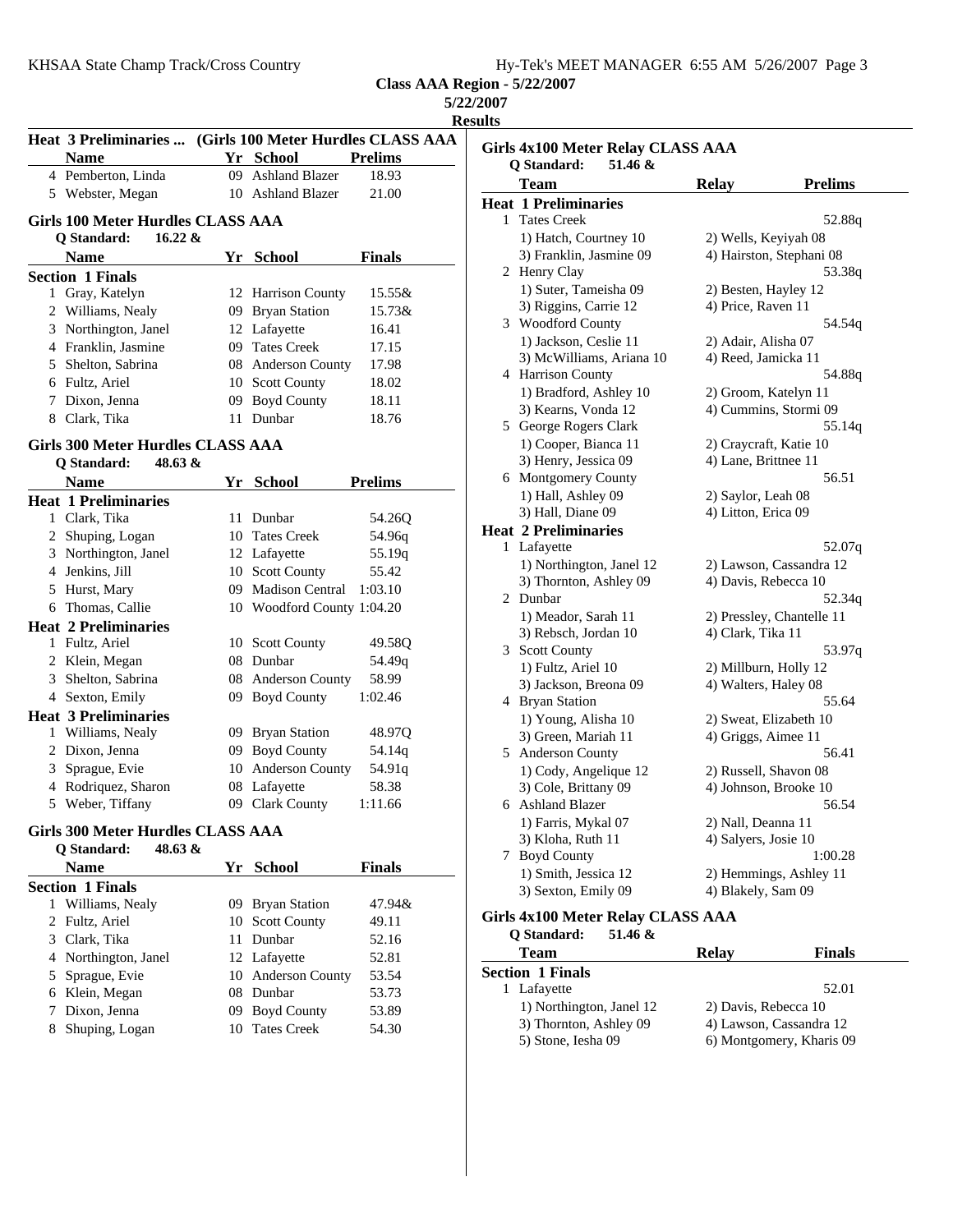KHSAA State Champ Track/Cross Country

| Hy-Tek's MEET MANAGER 6:55 AM 5/26/2007 Page 4 |  |
|------------------------------------------------|--|
|------------------------------------------------|--|

**Class AAA Region - 5/22/2007**

| Section 1 Finals  (Girls 4x100 Meter Relay CLASS AAA) |                         |                               |  |  |
|-------------------------------------------------------|-------------------------|-------------------------------|--|--|
|                                                       | <b>Team</b>             | <b>Finals</b><br><b>Relay</b> |  |  |
| 2                                                     | Dunbar                  | 52.44                         |  |  |
|                                                       | 1) Clark, Tika 11       | 2) Pressley, Chantelle 11     |  |  |
|                                                       | 3) Meador, Sarah 11     | 4) Rebsch, Jordan 10          |  |  |
|                                                       | 5) Curd, Rachel 09      | 6) Douglas, Jennifer 11       |  |  |
|                                                       | 7) Coleman, Jessica 09  |                               |  |  |
| 3                                                     | Henry Clay              | 52.70                         |  |  |
|                                                       | 1) Riggins, Carrie 12   | 2) Price, Raven 11            |  |  |
|                                                       | 3) Besten, Hayley 12    | 4) Suter, Tameisha 09         |  |  |
|                                                       | 5) Hodge, Malika 09     | 6) Allin, Leigh 10            |  |  |
|                                                       | 4 Woodford County       | 52.83                         |  |  |
|                                                       | 1) Reed, Jamicka 11     | 2) McWilliams, Ariana 10      |  |  |
|                                                       | 3) Adair, Alisha 07     | 4) Piersawl, Lindsay 11       |  |  |
|                                                       | 5) Jackson, Ceslie 11   | 6) Cobb, Taylor 07            |  |  |
|                                                       | 7) Ledford, Anna 07     | 8) Mahoney, Stephanie 11      |  |  |
|                                                       | 5 Scott County          | 53.06                         |  |  |
|                                                       | 1) Millburn, Holly 12   | 2) Fultz, Ariel 10            |  |  |
|                                                       | 3) Walters, Haley 08    | 4) Jackson, Breona 09         |  |  |
|                                                       | 5) Howard, Sachi 09     | 6) Weathers, Keiwanna 11      |  |  |
|                                                       | 6 George Rogers Clark   | 54.48                         |  |  |
|                                                       | 1) Gough, Kristen 11    | 2) Lane, Brittnee 11          |  |  |
|                                                       | 3) Henry, Jessica 09    | 4) Cooper, Bianca 11          |  |  |
|                                                       | 5) Craycraft, Katie 10  | 6) Gibson, Brandi 09          |  |  |
|                                                       | 7) Herndon, Sarah 09    | 8) Charles, Lauren 10         |  |  |
| 7                                                     | Harrison County         | 55.48                         |  |  |
|                                                       | 1) Bradford, Ashley 10  | 2) Kearns, Vonda 12           |  |  |
|                                                       | 3) Groom, Katelyn 11    | 4) Powell, Christeen 10       |  |  |
|                                                       | 5) Cummins, Stormi 09   | 6) Kemplin, Danni 07          |  |  |
|                                                       | 7) Wright, Brittany 10  |                               |  |  |
|                                                       | <b>Tates Creek</b>      | DQ                            |  |  |
|                                                       | 1) Franklin, Jasmine 09 | 2) Olson, Erica 10            |  |  |
|                                                       | 3) Wells, Keyiyah 08    | 4) Hairston, Stephani 08      |  |  |
|                                                       | 5) Griffin, Zephir 10   |                               |  |  |

## **Girls 4x200 Meter Relay CLASS AAA**

**Q Standard: 1:47.50 &**

|   | Team                        | <b>Relay</b>         | <b>Prelims</b>         |
|---|-----------------------------|----------------------|------------------------|
|   | <b>Heat 1 Preliminaries</b> |                      |                        |
|   | 1 Henry Clay                |                      | 1:52.220               |
|   | 1) Suter, Tameisha 09       | 2) Besten, Hayley 12 |                        |
|   | 3) Riggins, Carrie 12       | 4) Price, Raven 11   |                        |
|   | 2 Lafayette                 |                      | 1:52.650               |
|   | 1) Northington, Janel 12    | 2) Stone, Iesha 09   |                        |
|   | 3) Thornton, Ashley 09      | 4) Davis, Rebecca 10 |                        |
|   | 3 Anderson County           |                      | 1:58.390               |
|   | 1) Rogers, Erin 11          | 2) Sprague, Evie 10  |                        |
|   | 3) Russell, Shavon 08       |                      | 4) Johnson, Brooke 10  |
|   | 4 Ashland Blazer            |                      | 1:58.69                |
|   | 1) Farris, Mykal 07         | 2) Nall, Deanna 11   |                        |
|   | 3) Mayo, Emily 10           | 4) Salvers, Josie 10 |                        |
| 5 | <b>Harrison County</b>      |                      | 2:03.33                |
|   | 1) Bradford, Ashley 10      | 2) Groom, Katelyn 11 |                        |
|   | 3) Powell, Christeen 10     |                      | 4) Wright, Brittany 10 |
|   |                             |                      |                        |

| <b>Results</b> |                             |                           |
|----------------|-----------------------------|---------------------------|
| 6              | <b>Boyd County</b>          | 2:10.80                   |
|                | 1) Heupel, Katie 11         | 2) Hemmings, Ashley 11    |
|                | 3) Taylor, Ashtin 12        | 4) Smith, Jessica 12      |
|                | <b>Heat 2 Preliminaries</b> |                           |
|                | 1 Dunbar                    | 1:49.790                  |
|                | 1) Clark, Tika 11           | 2) Rebsch, Jordan 10      |
|                | 3) Douglas, Jennifer 11     | 4) Pressley, Chantelle 11 |
|                | 2 Scott County              | 1:51.99Q                  |
|                | 1) Millburn, Holly 12       | 2) Fultz, Ariel 10        |
|                | 3) Howard, Sachi 09         | 4) Walters, Haley 08      |
|                | 3 Woodford County           | 1:52.360                  |
|                | 1) McWilliams, Ariana 10    | 2) Czack, Allie 07        |
|                | 3) Adair, Alisha 07         | 4) Reed, Jamicka 11       |
|                | 4 Bryan Station             | 1:52.42q                  |
|                | 1) Lewis, Dominae 09        | 2) Green, Mariah 11       |
|                | 3) Williams, Nealy 09       | 4) Griggs, Aimee 11       |
|                | 5 Tates Creek               | 1:53.99q                  |
|                | 1) Griffin, Zephir 10       | 2) Hairston, Stephani 08  |
|                | 3) Druggan, Natasha 10      | 4) Franklin, Jasmine 09   |

## **Girls 4x200 Meter Relay CLASS AAA**

| Q Standard: 1:47.50 & |  |
|-----------------------|--|

|   | Team                     | <b>Relay</b>              | <b>Finals</b> |
|---|--------------------------|---------------------------|---------------|
|   | <b>Section 1 Finals</b>  |                           |               |
| 1 | Dunbar                   |                           | 1:49.00       |
|   | 1) Douglas, Jennifer 11  | 2) Pressley, Chantelle 11 |               |
|   | 3) Rebsch, Jordan 10     | 4) Clark, Tika 11         |               |
|   | 5) Meador, Sarah 11      | 6) Bryan, Monica 10       |               |
|   | 7) Curd, Rachel 09       |                           |               |
|   | 2 Henry Clay             |                           | 1:50.58       |
|   | 1) Price, Raven 11       | 2) Besten, Hayley 12      |               |
|   | 3) Riggins, Carrie 12    | 4) Suter, Tameisha 09     |               |
|   | 5) Hodge, Malika 09      | 6) Allin, Leigh 10        |               |
|   | 3 Lafayette              |                           | 1:51.14       |
|   | 1) Northington, Janel 12 | 2) Davis, Rebecca 10      |               |
|   | 3) Stone, Iesha 09       | 4) Thornton, Ashley 09    |               |
|   | 5) Lawson, Cassandra 12  | 6) Montgomery, Kharis 09  |               |
|   | 4 Woodford County        |                           | 1:51.48       |
|   | 1) Adair, Alisha 07      | 2) Reed, Jamicka 11       |               |
|   | 3) McWilliams, Ariana 10 | 4) Piersawl, Lindsay 11   |               |
|   | 5) Jackson, Ceslie 11    | 6) Mahoney, Stephanie 11  |               |
|   | 7) Czack, Allie 07       | 8) Cobb, Taylor 07        |               |
|   | 5 Bryan Station          |                           | 1:51.72       |
|   | 1) Griggs, Aimee 11      | 2) Green, Mariah 11       |               |
|   | 3) Williams, Nealy 09    | 4) Lewis, Dominae 09      |               |
|   | 5) Young, Alisha 10      | 6) Jones, Morgan 09       |               |
|   | 7) Murrell, Shalice 09   |                           |               |
|   | 6 Scott County           |                           | 1:52.28       |
|   | 1) Fultz, Ariel 10       | 2) Walters, Haley 08      |               |
|   | 3) Howard, Sachi 09      | 4) Millburn, Holly 12     |               |
|   | 5) Weathers, Keiwanna 11 | 6) Everly, Tessa 09       |               |
| 7 | <b>Tates Creek</b>       |                           | 1:54.62       |
|   | 1) Hairston, Stephani 08 | 2) Griffin, Zephir 10     |               |
|   | 3) Druggan, Natasha 10   | 4) Franklin, Jasmine 09   |               |
|   | 5) Wells, Keyiyah 08     | 6) Goodin, Betsy 10       |               |
|   | 7) Olson, Erica 10       |                           |               |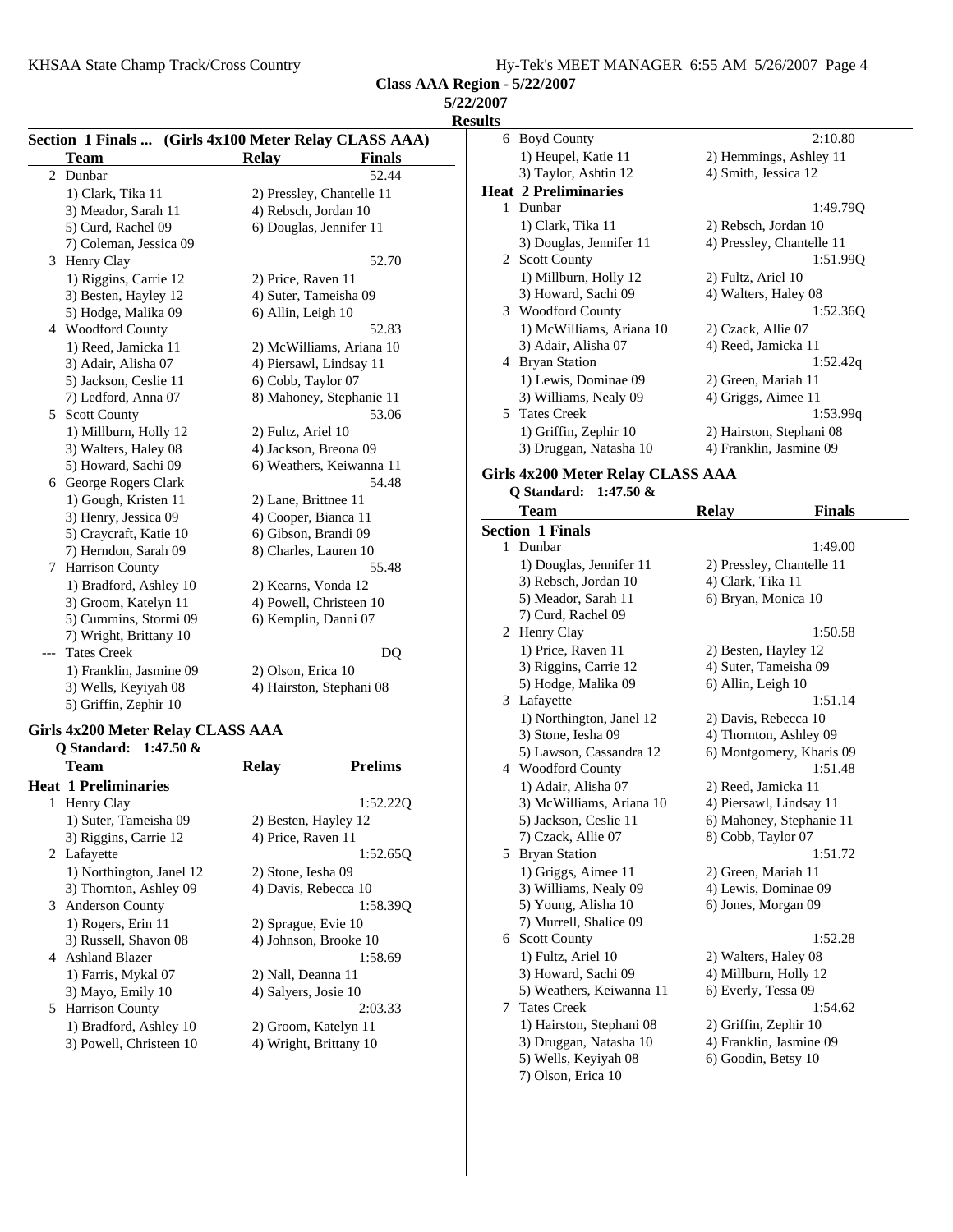**5/22/2007**

**Results**

|       | Section 1 Finals  (Girls 4x200 Meter Relay CLASS AAA)<br><b>Team</b> | Relay               | <b>Finals</b>             |
|-------|----------------------------------------------------------------------|---------------------|---------------------------|
| 8     | Anderson County                                                      |                     | 1:56.88                   |
|       | 1) Russell, Shavon 08                                                |                     | 2) Johnson, Brooke 10     |
|       | 3) Sprague, Evie 10                                                  | 4) Rogers, Erin 11  |                           |
|       | 5) Cole, Brittany 09                                                 |                     | 6) Cody, Angelique 12     |
|       | 7) Peacock, Tera 11                                                  |                     | 8) Shelton, Sabrina 08    |
|       |                                                                      |                     |                           |
|       | Girls 4x400 Meter Relay CLASS AAA<br>4:09.92 $\&$<br>Q Standard:     |                     |                           |
|       | Team                                                                 | <b>Relay</b>        | <b>Prelims</b>            |
|       | <b>Heat 1 Preliminaries</b>                                          |                     |                           |
| 1     | Dunbar                                                               |                     | 4:19.02Q                  |
|       | 1) Douglas, Jennifer 11                                              |                     | 2) Pressley, Chantelle 11 |
|       | 3) Davis, Leslie 10                                                  |                     | 4) Steinmetz, Laura 12    |
|       | 2 Henry Clay                                                         |                     | 4:36.57Q                  |
|       | 1) Besten, Shelley 09                                                |                     | 2) Besten, Hayley 12      |
|       | 3) Riggins, Carrie 12                                                |                     | 4) Suter, Tameisha 09     |
| 3     | <b>Scott County</b>                                                  |                     |                           |
|       |                                                                      |                     | 4:51.89Q                  |
|       | 1) Jenkins, Jill 10                                                  |                     | 2) Howard, Sachi 09       |
|       | 3) Johnson, Liz 12                                                   |                     | 4) Wirzba, Emily 10       |
| 4     | Madison Central                                                      |                     | 5:07.57                   |
|       | 1) Evans, Cheyenne 09                                                | 2) Hurst, Mary 09   |                           |
|       | 3) McKune, Laura 09                                                  | 4) Hagen, Erika 09  |                           |
|       | 5 Boyd County                                                        |                     | 5:25.92                   |
|       | 1) Daniels, Morgan 12                                                | 2) Dixon, Jenna 09  |                           |
|       | 3) Taylor, Ashtin 12                                                 | 4) Smith, Audrey 11 |                           |
| $---$ | <b>Bryan Station</b>                                                 |                     | DQ                        |
|       | 1) Murrell, Shalice 09                                               |                     | 2) Jones, Morgan 09       |
|       | 3) Lewis, Dominae 09                                                 |                     | 4) Young, Alisha 10       |
|       | <b>Heat 2 Preliminaries</b>                                          |                     |                           |
| 1     | Woodford County                                                      |                     | 4:27.53Q                  |
|       | 1) Adair, Alisha 07                                                  |                     | 2) Etherington, Amy 12    |
|       | 3) Boyce, Alexis 10                                                  |                     | 4) Rasmussen, Kristina 12 |
| 2     | <b>Tates Creek</b>                                                   |                     | 4:33.36Q                  |
|       | 1) Hatch, Courtney 10                                                |                     | 2) Griffin, Zephir 10     |
|       | 3) Jonas, Lizza 09                                                   |                     | 4) Druggan, Natasha 10    |
| 3     | <b>Anderson County</b>                                               |                     | 4:42.67Q                  |
|       | 1) Sprague, Evie 10                                                  |                     | 2) Shelton, Sabrina 08    |
|       | 3) Mason, Elizabeth 08                                               | 4) Rogers, Erin 11  |                           |
|       | 4 Harrison County                                                    |                     | 4:47.81q                  |
|       | 1) Bradford, Ashley 10                                               |                     | 2) Groom, Katelyn 11      |
|       | 3) Powell, Christeen 10                                              |                     | 4) Thornberry, Rachel 11  |
| 5     | <b>Ashland Blazer</b>                                                |                     | 4:51.22q                  |
|       |                                                                      |                     |                           |
|       | 1) Adams, Amy 10                                                     |                     | 2) Carley, Mariah 07      |
|       | 3) Salyers, Josie 10                                                 | 4) Farris, Mykal 07 |                           |

#### **Girls 4x400 Meter Relay CLASS AAA Q Standard: 4:09.92 &**

| Relay                  | <b>Finals</b> |
|------------------------|---------------|
|                        |               |
|                        | 4:11.32       |
| 2) Druggan, Natasha 10 |               |
| 4) Goodin, Betsy 10    |               |
| 6) Jonas, Lizza 09     |               |
| 8) Olson, Erica 10     |               |
|                        |               |

| 2 | Dunbar                  | 4:16.31                   |
|---|-------------------------|---------------------------|
|   | 1) Steinmetz, Laura 12  | 2) Davis, Leslie 10       |
|   | 3) Douglas, Jennifer 11 | 4) Pressley, Chantelle 11 |
|   | 5) Meador, Sarah 11     | 6) Klein, Megan 08        |
|   | 7) Clark, Tika 11       |                           |
| 3 | <b>Woodford County</b>  | 4:16.37                   |
|   | 1) Ledford, Anna 07     | 2) Adair, Alisha 07       |
|   | 3) Boyce, Lindsay 12    | 4) Rasmussen, Kristina 12 |
|   | 5) Boyce, Alexis 10     | 6) Czack, Allie 07        |
|   | 7) Etherington, Amy 12  | 8) Giles, Christina 12    |
|   | 4 Henry Clay            | 4:20.63                   |
|   | 1) Besten, Hayley 12    | 2) Riggins, Carrie 12     |
|   | 3) Suter, Tameisha 09   | 4) Besten, Shelley 09     |
|   | 5) Price, Raven 11      | 6) Smith, Caroline 09     |
| 5 | <b>Anderson County</b>  | 4:37.58                   |
|   | 1) Shelton, Sabrina 08  | 2) Mason, Elizabeth 08    |
|   | 3) Rogers, Erin 11      | 4) Sprague, Evie 10       |
|   | 5) Russell, Shavon 08   | 6) Gordon, Anna 10        |
|   | 7) Johnson, Brooke 10   | 8) Nethery, Rachel 11     |
| 6 | <b>Scott County</b>     | 4:42.09                   |
|   | 1) Howard, Sachi 09     | 2) Johnson, Liz 12        |
|   | 3) Wirzba, Emily 10     | 4) Jenkins, Jill 10       |
|   | 5) Everly, Tessa 09     | 6) Conrad, Ally 07        |
| 7 | <b>Harrison County</b>  | 4:45.58                   |
|   | 1) Bradford, Ashley 10  | 2) Thornberry, Rachel 11  |
|   | 3) Powell, Christeen 10 | 4) Groom, Katelyn 11      |
|   | 5) Powell, Samantha 07  | 6) Kemplin, Danni 07      |
|   | 7) Slone, Hali 07       |                           |
| 8 | <b>Ashland Blazer</b>   | 4:46.12                   |
|   | 1) Adams, Amy 10        | 2) Farris, Mykal 07       |
|   | 3) Salyers, Josie 10    | 4) Bennett, Caitlin 11    |
|   | 5) Carley, Mariah 07    | 6) Layman, Sarah 09       |
|   | 7) Gabbert, Laura 10    | 8) Rodkey, Corey 12       |

#### **Girls 4x800 Meter Relay CLASS AAA**

#### **Q Standard: 9:59.98 &**

|   | <b>Team</b>               | <b>Relay</b>          | <b>Finals</b>           |
|---|---------------------------|-----------------------|-------------------------|
|   | <b>Section 1</b>          |                       |                         |
| 1 | <b>Woodford County</b>    |                       | $9:55.27\&$             |
|   | 1) Bostrom, Anna 09       | 2) Boyce, Alexis 10   |                         |
|   | 3) Boyce, Lindsay 12      |                       | 4) Etherington, Amy 12  |
|   | 5) Rasmussen, Kristina 12 | 6) McDaniel, Karah 09 |                         |
|   | 7) Czack, Allie 07        | 8) Czack, Sarah 10    |                         |
|   | 2 Tates Creek             |                       | 10:05.22                |
|   | 1) Stichnot, Bridget 11   |                       | 2) Stichnot, Madalyn 09 |
|   | 3) Hatch, Courtney 10     | 4) Goodin, Betsy 10   |                         |
|   | 5) Druggan, Natasha 10    | 6) Jonas, Lizza 09    |                         |
|   | 7) Miller, Tamra 09       | 8) Antel, Sara 11     |                         |
|   | 3 Henry Clay              |                       | 10:10.06                |
|   | 1) Besten, Shelley 09     | 2) Ross, Rachel 11    |                         |
|   | 3) Fryman, Annie 09       | 4) Smith, Caroline 09 |                         |
|   | 5) Contreras, Noelani 12  | 6) Atkins, Sarah 09   |                         |
|   | 7) Looff, Sarah 10        | 8) Sams, Rachel 12    |                         |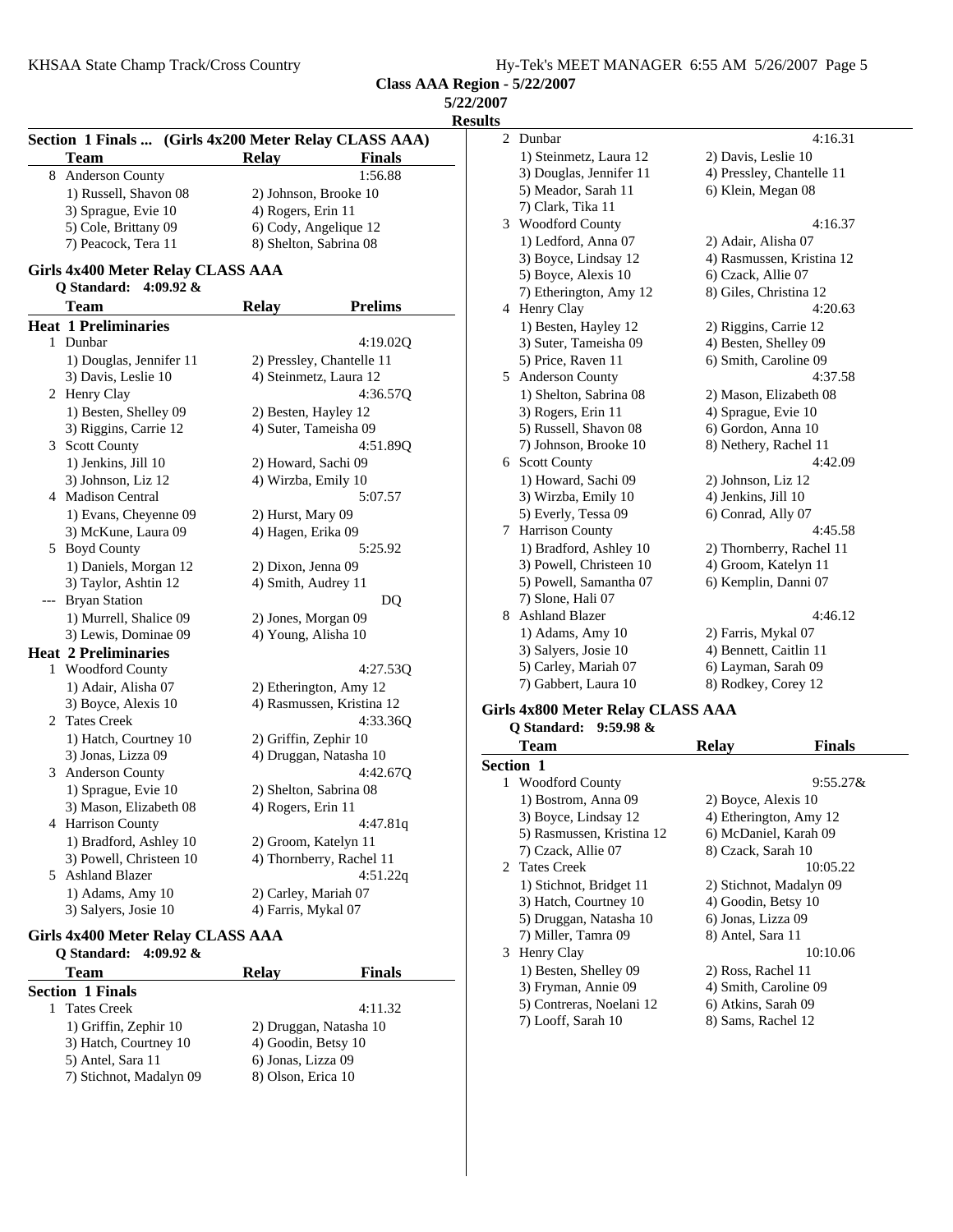KHSAA State Champ Track/Cross Country

| Hy-Tek's MEET MANAGER 6:55 AM 5/26/2007 Page 6 |
|------------------------------------------------|
|------------------------------------------------|

**Class AAA Region - 5/22/2007**

## **5/22/2007**

**Results**

| Section 1  (Girls 4x800 Meter Relay CLASS AAA) |                                      |      |                        |                |
|------------------------------------------------|--------------------------------------|------|------------------------|----------------|
|                                                | Team                                 |      | <b>Relay</b>           | <b>Finals</b>  |
| 4                                              | Dunbar                               |      |                        | 10:17.83       |
|                                                | 1) Davis, Leslie 10                  |      | 2) Hancock, Amanda 08  |                |
|                                                | 3) Klein, Megan 08                   |      | 4) Steinmetz, Laura 12 |                |
|                                                | 5) Pasco, Rebecca 12                 |      | 6) Kresslein, Ali 11   |                |
|                                                | 5 Scott County                       |      |                        | 10:59.34       |
|                                                | 1) Conrad, Ally 07                   |      | 2) Jenkins, Jill 10    |                |
|                                                | 3) Reveal, Kaitlyn 09                |      | 4) Wirzba, Emily 10    |                |
|                                                | 5) Carter, Katie 11                  |      | 6) Wirzba, Anna 08     |                |
|                                                | 6 Anderson County                    |      |                        | 11:30.27       |
|                                                | 1) Moninger, Kristin 11              |      | 2) Sayre, Heidi 10     |                |
|                                                | 3) Mason, Elizabeth 08               |      | 4) Koonce, Lauren 10   |                |
|                                                | 5) Gordon, Anna 10                   |      | 6) Tracy, Linzi 11     |                |
|                                                | 7) Nethery, Rachel 11                |      |                        |                |
|                                                | 7 Ashland Blazer                     |      |                        | 11:30.30       |
|                                                | 1) Adams, Amy 10                     |      | 2) Carley, Mariah 07   |                |
|                                                | 3) Gabbert, Laura 10                 |      | 4) Rodkey, Corey 12    |                |
|                                                | 5) Kloha, Ruth 11                    |      | 6) Layman, Sarah 09    |                |
|                                                | 7) Farris, Mykal 07                  |      | 8) Merritt, Ali 10     |                |
|                                                | 8 Boyd County                        |      |                        | 13:02.96       |
|                                                | 1) Daniels, Morgan 12                |      | 2) Heupel, Katie 11    |                |
|                                                | 3) Taylor, Ashtin 12                 |      | 4) Smith, Audrey 11    |                |
|                                                | 5) Mattingly, Kali 09                |      |                        |                |
|                                                | <b>Boys 100 Meter Dash CLASS AAA</b> |      |                        |                |
|                                                | Q Standard:<br>$11.25 \&$            |      |                        |                |
|                                                | <b>Name</b>                          | Yr   | School                 | <b>Prelims</b> |
|                                                | <b>Heat 1 Preliminaries</b>          |      |                        |                |
|                                                | 1 Hughes, Mark                       |      | 11 Woodford County     | 11.44Q         |
|                                                | 2 Bell, Kalan                        |      | 12 Dunbar              | 11.54q         |
|                                                | 3 Lopez, Edgar                       |      | 10 Montgomery Co.      | 12.24          |
|                                                | 4 Turner, Eric                       |      | 11 Harrison County     | 12.57          |
|                                                | 5 Blevins, Cody                      |      | 08 Boyd County         | 13.01          |
|                                                | <b>Heat 2 Preliminaries</b>          |      |                        |                |
|                                                | 1 Hackworth, Ryan                    |      | 10 Montgomery Co.      | 12.10Q         |
|                                                | 2 Mills, Adam                        |      | 10 Scott County        | 12.14          |
|                                                | 3 Iwere, Folarin                     | 11   | <b>Bryan Station</b>   | 12.17          |
|                                                | 4 Baxter, Garth                      | 10   | Madison Central        | 12.97          |
|                                                | <b>Heat 3 Preliminaries</b>          |      |                        |                |
| 1                                              | Sandoval, Anthony                    |      | 10 Scott County        | 11.47Q         |
|                                                | 2 Greene, Jerrell                    | 10   | Dunbar                 | 11.50q         |
|                                                | 3 Mason, Ben                         |      | 10 Lafayette           | 11.80q         |
|                                                | 4 Clark, Michael                     | 11 - | <b>Clark County</b>    | 11.84q         |
| 5                                              | Dixon, Cody                          | 10   | <b>Anderson County</b> | 12.10          |
| 6                                              | Rose, Hart                           | 12   | Henry Clay             | 12.17          |
|                                                | <b>Heat 4 Preliminaries</b>          |      |                        |                |
| 1                                              | Wright, Wesley                       |      | 12 Henry Clay          | 11.57Q         |
| 2                                              | Morton, Ron                          | 12   | <b>Clark County</b>    | J11.84         |
|                                                | 3 Walker, Reshawn                    | 09   | <b>Bryan Station</b>   | 11.87          |
|                                                | 4 Cunningham, Marcus                 | 10   | <b>Anderson County</b> | 12.24          |
| 5                                              | James, Tra' sean                     |      | 10 Lafayette           | 12.54          |
|                                                |                                      |      |                        |                |
|                                                | 6 Custard, Marcus                    | 09   | Harrison County        | 14.37          |

| <b>Boys 100 Meter Dash CLASS AAA</b><br>$11.25 \&$<br>Q Standard: |  |                    |                |  |
|-------------------------------------------------------------------|--|--------------------|----------------|--|
| <b>Name</b>                                                       |  | Yr School          | Finals         |  |
| <b>Section 1 Finals</b>                                           |  |                    |                |  |
| 1 Sandoval, Anthony                                               |  | 10 Scott County    | 11.23&         |  |
| 2 Wright, Wesley                                                  |  | 12 Henry Clay      | 11.26          |  |
| 3 Mason, Ben                                                      |  | 10 Lafayette       | 11.42          |  |
| 4 Greene, Jerrell                                                 |  | 10 Dunbar          | 11.43          |  |
| 5 Hughes, Mark                                                    |  | 11 Woodford County | 11.55          |  |
| 6 Bell, Kalan                                                     |  | 12 Dunbar          | 11.57          |  |
| 7 Clark, Michael                                                  |  | 11 Clark County    | 11.67          |  |
| 8 Hackworth, Ryan                                                 |  | 10 Montgomery Co.  | 11.96          |  |
| <b>Boys 200 Meter Dash CLASS AAA</b><br>Q Standard:<br>22.89 &    |  |                    |                |  |
| <b>Name</b>                                                       |  | Yr School          | <b>Prelims</b> |  |
| <b>Heat 1 Preliminaries</b>                                       |  |                    |                |  |
| 1 James, Keith                                                    |  | 12 Henry Clay      | 23.10Q         |  |
| 2 Williams, Jordan                                                |  | 11 Bryan Station   | 23.13q         |  |
| 3 Connor, Travis                                                  |  | 11 Clark County    | 24.07          |  |
| 4 Marcum, Bill                                                    |  | 11 Madison Central | 25.10          |  |
| --- Mulliins, Jim                                                 |  | 12 Harrison County | DQ             |  |
| <b>Heat 2 Preliminaries</b>                                       |  |                    |                |  |
| 1 Mason, Ben                                                      |  | 10 Lafayette       | 23.13Q         |  |
| 2 Sandoval, Anthony                                               |  | 10 Scott County    | 23.40q         |  |
| 3 Douglas, Chris                                                  |  | 10 Dunbar          | 23.47q         |  |
| <b>Heat 3 Preliminaries</b>                                       |  |                    |                |  |
| 1 White, Danny                                                    |  | 12 Scott County    | 22.98Q         |  |
| 2 Wright, Wesley                                                  |  | 12 Henry Clay      | 23.65q         |  |
| 3 Calvert, Matthew                                                |  | 11 Anderson County | 24.92          |  |
| 4 Warmouth, Bryant                                                |  | 11 Harrison County | 26.05          |  |
| 5 Hester, Logan                                                   |  | 10 Madison Central | 26.09          |  |
| 6 Floyd, Leron                                                    |  | 12 Lafayette       | 27.09          |  |
| <b>Heat 4 Preliminaries</b>                                       |  |                    |                |  |
| 1 Bell, Kalan                                                     |  | 12 Dunbar          | 23.38Q         |  |
| 2 Dixon, Cody                                                     |  | 10 Anderson County | 23.75          |  |
| 3 Morton, Bryson                                                  |  | 10 Clark County    | 24.38          |  |
| 4 Hackworth, Ryan                                                 |  | 10 Montgomery Co.  | 25.39          |  |
| <b>Boys 200 Meter Dash CLASS AAA</b>                              |  |                    |                |  |
| O Standard:<br>22.89 &                                            |  |                    |                |  |
| <b>Name</b>                                                       |  | Yr School          | <b>Finals</b>  |  |
| <b>Section 1 Finals</b>                                           |  |                    |                |  |
| White, Danny<br>1                                                 |  | 12 Scott County    | 22.55&         |  |
| Wright, Wesley<br>2                                               |  | 12 Henry Clay      | 22.68&         |  |
|                                                                   |  |                    | 22.020         |  |

| $=$ $\cdots$ $\cdots$ $\cdots$ | $12.1011$ , $014$ , | ------ |
|--------------------------------|---------------------|--------|
| 3 Sandoval, Anthony            | 10 Scott County     | 22.82& |
| 4 Mason, Ben                   | 10 Lafayette        | 23.02  |
| 5 Williams, Jordan             | 11 Bryan Station    | 23.09  |
| 6 Bell, Kalan                  | 12 Dunbar           | 23.42  |
| 7 Douglas, Chris               | 10 Dunbar           | 23.54  |
| --- James, Keith               | 12 Henry Clay       | DO     |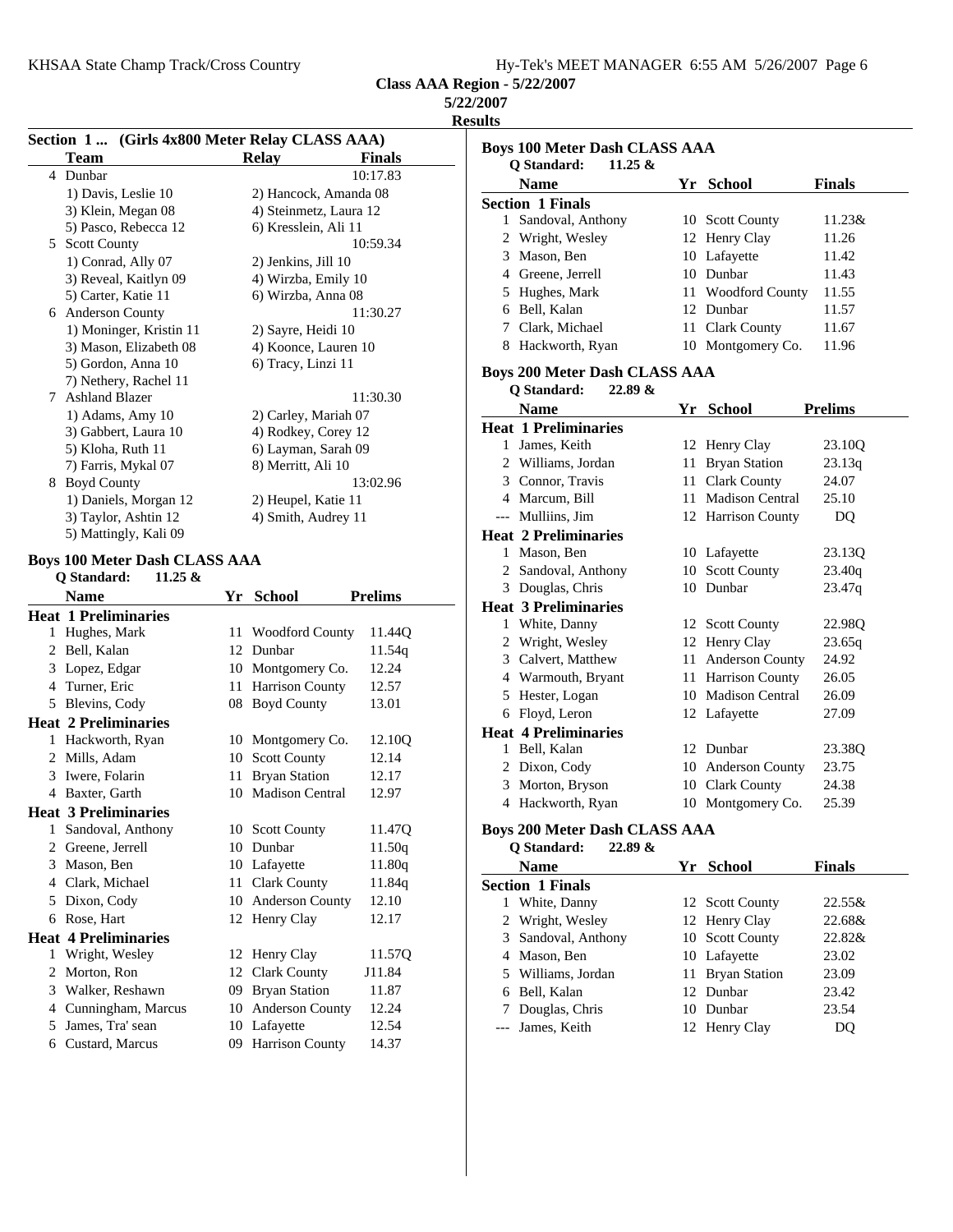KHSAA State Champ Track/Cross Country Hy-Tek's MEET MANAGER 6:55 AM 5/26/2007 Page 7

**Class AAA Region - 5/22/2007**

**5/22/2007**

**Results**

| <b>Boys 400 Meter Dash CLASS AAA</b> |                                       |                 |                        |                    |
|--------------------------------------|---------------------------------------|-----------------|------------------------|--------------------|
|                                      | O Standard:<br>51.11 &<br><b>Name</b> | Yr              | <b>School</b>          | <b>Prelims</b>     |
|                                      | <b>Heat 1 Preliminaries</b>           |                 |                        |                    |
| $\mathbf{1}$                         | Coleman, James                        | 12.             | <b>Tates Creek</b>     | 52.43 <sub>O</sub> |
| 2                                    | Shelby, Hakeem                        | 12              | Dunbar                 | 53.10q             |
|                                      | 3 Davenport, Devin                    | 11              | <b>Anderson County</b> | 55.00q             |
| 4                                    | Plank, Cody                           | 10 <sup>1</sup> | <b>Ashland Blazer</b>  | 55.47              |
| 5                                    | Twinam, Corey                         | 10              | <b>Boyd County</b>     | 1:05.21            |
|                                      | <b>Heat 2 Preliminaries</b>           |                 |                        |                    |
| $\mathbf{1}$                         | Mason, Ben                            |                 | 10 Lafayette           | 52.89Q             |
| $\mathfrak{D}$                       | Mitchell, Dontae                      | 12              | <b>Bryan Station</b>   | 56.05              |
|                                      | 3 Greathouse, Eddie                   |                 | 09 Woodford County     | 56.25              |
| 4                                    | Evans, Tommy                          |                 | 10 Clark County        | 57.22              |
|                                      | 5 Calvert, Matthew                    | 11              | <b>Anderson County</b> | 59.55              |
|                                      | <b>Heat 3 Preliminaries</b>           |                 |                        |                    |
| 1                                    | Sparks, Ty                            | 11              | <b>Tates Creek</b>     | 52.02Q             |
|                                      | 2 Sobolewski, Sean                    |                 | 12 Woodford County     | 52.32q             |
|                                      | 3 Lopez, Edgar                        | 10              | Montgomery Co.         | 55.89              |
|                                      | 4 Lewis, Rumeal                       | 12              | <b>Harrison County</b> | 57.53              |
|                                      | <b>Heat 4 Preliminaries</b>           |                 |                        |                    |
| 1                                    | Bell, Kyle                            | 12              | Dunbar                 | 52.26Q             |
| 2                                    | White, Danny                          | 12              | <b>Scott County</b>    | 52.29q             |
| 3                                    | Wells, Lucas                          | 12              | <b>Harrison County</b> | 56.73              |
| 4                                    | Willilams, Jeremy                     | 11              | Montgomery Co.         | 1:02.37            |
| 5                                    | Huntzinger, Dylan                     | 09              | <b>Madison Central</b> | 1:10.71            |

#### **Boys 400 Meter Dash CLASS AAA**

| 51.11 &<br>O Standard:  |                    |               |
|-------------------------|--------------------|---------------|
| Name                    | Yr School          | <b>Finals</b> |
| <b>Section 1 Finals</b> |                    |               |
| White, Danny<br>1       | 12 Scott County    | 50.41&        |
| 2 Mason, Ben            | 10 Lafayette       | 51.54         |
| 3 Sparks, Ty            | 11 Tates Creek     | 51.75         |
| 4 Coleman, James        | 12 Tates Creek     | 52.25         |
| 5 Bell, Kyle            | 12 Dunbar          | 52.26         |
| 6 Sobolewski, Sean      | 12 Woodford County | 53.14         |
| Shelby, Hakeem          | 12 Dunbar          | 53.24         |

#### **Boys 800 Meter Run CLASS AAA**

|           | Q Standard: 1:59.81 & |     |                            |             |
|-----------|-----------------------|-----|----------------------------|-------------|
|           | <b>Name</b>           |     | Yr School                  | Finals      |
| Section 1 |                       |     |                            |             |
|           | Halasek, Trent        |     | 11 Scott County            | $1:59.37\&$ |
|           | 2 Norman, Daniel      |     | 11 Tates Creek             | 2:00.20     |
| 3         | Kelly, Brendan        | 11. | Henry Clay                 | 2:00.70     |
| 4         | Flores, Mark          |     | 09 Tates Creek             | 2:02.86     |
| 5.        | Ellis, Aaron          |     | 11 Boyd County             | 2:04.84     |
| 6         | Rosenberg, Kyle       |     | 10 Dunbar                  | 2:05.87     |
| 7         | Grieshaber, David     |     | 11 Woodford County 2:06.75 |             |
| 8         | Hanna, Josiah         | 09  | Dunbar                     | 2:08.43     |
| 9         | Terry, Allen          |     | 12 Clark County            | 2:10.16     |
| 10        | Hale, Allen           |     | 11 Scott County            | 2:13.82     |
| 11        | Bell, Miles           |     | 12 Henry Clay              | 2:14.24     |
|           |                       |     |                            |             |

|  | 12 Lyons, Isaac      | 12 Harrison County         | 2:15.68 |
|--|----------------------|----------------------------|---------|
|  | 13 Gast, Greg        | 12 Anderson County 2:19.61 |         |
|  | 14 Hicks, Gatlin     | 09 Boyd County             | 2:21.11 |
|  | 15 Marcum, Bill      | 11 Madison Central         | 2:21.45 |
|  | 16 Tatman, Alex      | 11 Ashland Blazer          | 2:22.09 |
|  | 17 Corbin, Josh      | 12 Harrison County         | 2:22.50 |
|  | 18 Burns, Stephen    | 10 Ashland Blazer          | 2:27.56 |
|  | 19 Wiseman, Paul     | 09 Madison Central         | 2:29.07 |
|  | 20 Willilams, Jeremy | 11 Montgomery Co. 2:29.10  |         |
|  |                      |                            |         |

#### **Boys 1600 Meter Run CLASS AAA Q Standard: 4:27.95 &**

|              | $Q$ otalitat to $\sim$ 1.41.99 $\alpha$ |    |                            |         |
|--------------|-----------------------------------------|----|----------------------------|---------|
|              | Name                                    | Yr | School                     | Finals  |
| Section 1    |                                         |    |                            |         |
| $\mathbf{1}$ | Norman, Daniel                          | 11 | <b>Tates Creek</b>         | 4:29.22 |
| 2            | Kuntz, Cullen                           | 11 | Woodford County 4:29.85    |         |
| 3            | Flores, Mark                            | 09 | <b>Tates Creek</b>         | 4:34.34 |
| 4            | Rice, Chris                             |    | 12 Woodford County 4:35.96 |         |
| 5            | Gostomski, Alex                         | 10 | Henry Clay                 | 4:39.69 |
| 6            | Richey, Daniel                          | 10 | Henry Clay                 | 4:40.29 |
| 7            | Puckett, Ryan                           | 10 | <b>Harrison County</b>     | 4:47.58 |
| 8            | Rouse, Daniel                           | 10 | Dunbar                     | 4:58.67 |
| 9            | Marcum, Bill                            | 11 | <b>Madison Central</b>     | 4:59.82 |
| 10           | Hale, Allen                             | 11 | <b>Scott County</b>        | 5:04.53 |
| 11           | Schimpler, Mark                         | 11 | Harrison County            | 5:04.55 |
| 12           | Lobo, Michael                           | 10 | Lafayette                  | 5:06.22 |
| 13           | Beacham, Paul                           | 11 | Ashland Blazer             | 5:20.65 |
| 14           | Wiseman, Paul                           | 09 | <b>Madison Central</b>     | 5:20.91 |
| 15           | Beister, Ian                            | 11 | <b>Scott County</b>        | 5:24.65 |
| 16           | Cundiff, Tyler                          | 10 | Montgomery Co.             | 5:30.57 |
| 17           | Ramey, Kyle                             | 11 | <b>Ashland Blazer</b>      | 5:32.91 |
| 18           | Watkins, Ean                            | 10 | Montgomery Co.             | 5:33.03 |
| 19           | Williams, Keifer                        | 07 | Anderson County 5:33.79    |         |
| 20           | Drummer, Aaron                          | 10 | <b>Anderson County</b>     | 5:35.21 |
| 21           | Wyatt, Paul                             | 11 | <b>Clark County</b>        | 5:42.17 |

#### **Boys 3200 Meter Run CLASS AAA**

| $9:50.53 \&$<br>O Standard: |    |                          |                                                                                                                                 |
|-----------------------------|----|--------------------------|---------------------------------------------------------------------------------------------------------------------------------|
| <b>Name</b>                 | Yr | <b>School</b>            | Finals                                                                                                                          |
| Section 1                   |    |                          |                                                                                                                                 |
| Rice, Chris                 |    |                          |                                                                                                                                 |
| Kuntz, Jacob                |    |                          |                                                                                                                                 |
| Thompson, Bo                |    |                          | 10:18.83                                                                                                                        |
| Richey, Daniel              | 10 |                          | 10:27.63                                                                                                                        |
| Gostomski, Alex             | 10 |                          | 10:29.21                                                                                                                        |
| Wahl, Rob                   | 09 | Dunbar                   | 10:31.37                                                                                                                        |
| Lackey, Quinn               | 09 | Dunbar                   | 11:03.30                                                                                                                        |
| Polzin, Cody                | 11 | <b>Tates Creek</b>       | 11:11.32                                                                                                                        |
| Flynt, Tyler                | 12 |                          |                                                                                                                                 |
| May, Michael                | 10 | Harrison County 11:30.68 |                                                                                                                                 |
| Logan, Tyler                | 09 | Madison Central 11:43.70 |                                                                                                                                 |
| Schimpler, Brian            | 10 | Harrison County 11:52.13 |                                                                                                                                 |
| Stanek, David               | 09 | <b>Scott County</b>      | 11:53.72                                                                                                                        |
| Drummer, Aaron              | 10 | Anderson County 11:53.96 |                                                                                                                                 |
| Beacham, Paul               | 11 | Ashland Blazer 11:55.35  |                                                                                                                                 |
| Bixler, Todd                | 11 | <b>Tates Creek</b>       | 12:00.84                                                                                                                        |
|                             |    |                          | 12 Woodford County10:03.23<br>10 Woodford County10:10.01<br>12 Boyd County<br>Henry Clay<br>Henry Clay<br>Scott County 11:17.60 |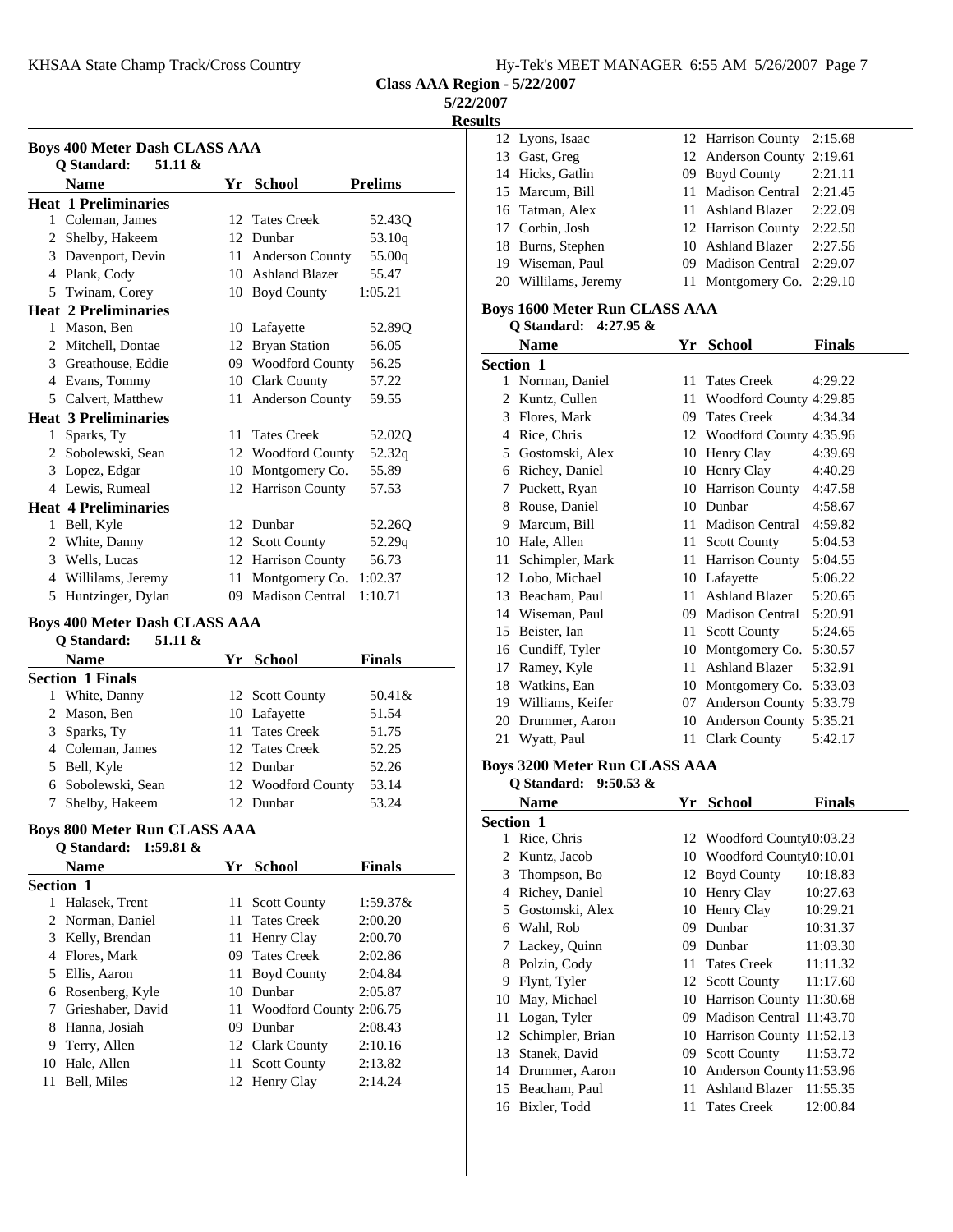| Hy-Tek's MEET MANAGER 6:55 AM 5/26/2007 Page 8 |  |  |  |  |  |  |  |  |  |
|------------------------------------------------|--|--|--|--|--|--|--|--|--|
|------------------------------------------------|--|--|--|--|--|--|--|--|--|

**5/22/2007**

**Results**

| (Boys 3200 Meter Run CLASS AAA)<br>Section 1 |                                         |    |                             |                |  |
|----------------------------------------------|-----------------------------------------|----|-----------------------------|----------------|--|
|                                              | <b>Name</b>                             |    | Yr School                   | <b>Finals</b>  |  |
| 17                                           | Williams, Keifer                        | 07 | Anderson County 12:03.42    |                |  |
| 18                                           | Mueller, Evan                           | 09 | <b>Bryan Station</b>        | 12:37.53       |  |
|                                              | 19 Ramey, Kyle                          | 11 | <b>Ashland Blazer</b>       | 12:46.12       |  |
|                                              | <b>Boys 110 Meter Hurdles CLASS AAA</b> |    |                             |                |  |
|                                              | Q Standard:<br>15.64 &                  |    |                             |                |  |
|                                              | <b>Name</b>                             |    | Yr School                   | <b>Prelims</b> |  |
|                                              | <b>Heat 1 Preliminaries</b>             |    |                             |                |  |
| 1                                            | Mobley, Brandon                         |    | 12 Scott County             | 15.72q         |  |
|                                              | 2 Sisk, Tyler                           |    | 12 Dunbar                   | 16.53q         |  |
|                                              | 3 Fisher, Adam                          |    | 11 Harrison County          | 17.09q         |  |
|                                              | 4 Fint, Thomas                          |    | 10 Anderson County          | 19.03          |  |
|                                              | 5 Twinam, AJ                            | 11 | <b>Boyd County</b>          | 20.13          |  |
|                                              | --- Gardner, Michael                    | 11 | Henry Clay                  | D <sub>O</sub> |  |
|                                              | <b>Heat 2 Preliminaries</b>             |    |                             |                |  |
| 1                                            | Mulliins, Jim                           |    | 12 Harrison County & 14.78q |                |  |
|                                              | 2 Flora, Jacob                          |    | 12 Woodford County          | 16.98q         |  |
|                                              | 3 Roberts, Ben                          |    | 10 Woodford County          | 17.79          |  |
|                                              | 4 Collins, Andrew                       |    | 10 Clark County             | 19.79          |  |
|                                              | 5 Cobern, Matt                          | 11 | <b>Boyd County</b>          | 21.66          |  |
|                                              | --- Rodriquez, Steven                   | 10 | Lafayette                   | DO.            |  |
|                                              | <b>Heat 3 Preliminaries</b>             |    |                             |                |  |
| 1                                            | Coleman, Mark                           | 12 | <b>Bryan Station</b>        | & 15.20q       |  |
| 2                                            | Rehm, Joe                               | 11 | Montgomery Co.              | 17.23q         |  |
|                                              | 3 Logan, Kennie                         |    | 12 Tates Creek              | 17.77q         |  |
|                                              | 4 Buskey, Ross                          |    | 11 Ashland Blazer           | 19.50          |  |
|                                              | 5 Barnes, Jayson                        |    | 08 Anderson County          | 20.50          |  |
|                                              | 6 Wilson, Austin                        | 11 | Henry Clay                  | 20.64          |  |
| $---$                                        | Meek, Logan                             | 11 | Dunbar                      | DQ             |  |
|                                              | <b>Boys 110 Meter Hurdles CLASS AAA</b> |    |                             |                |  |
|                                              | <b>Q</b> Standard:<br>15.64 &           |    |                             |                |  |
|                                              | <b>Name</b>                             |    | Yr School                   | <b>Finals</b>  |  |
|                                              | <b>Section 1 Finals</b>                 |    |                             |                |  |
| 1                                            | Mulliins, Jim                           | 12 | Harrison County             | 14.71&         |  |
|                                              | 2 Coleman, Mark                         | 12 | <b>Bryan Station</b>        | 14.87&         |  |
|                                              | 3 Mobley, Brandon                       |    | 12 Scott County             | 15.30&         |  |
|                                              | 4 Sisk, Tyler                           |    | 12 Dunbar                   | 15.70          |  |
| 5                                            | Fisher, Adam                            | 11 | Harrison County             | 16.67          |  |
| 6                                            | Logan, Kennie                           | 12 | <b>Tates Creek</b>          | 16.91          |  |
| 7                                            | Rehm, Joe                               | 11 | Montgomery Co.              | 17.35          |  |

# **Boys 300 Meter Hurdles CLASS AAA**

# **Q Standard: 41.09 &**

|   | v vmnme vi                  |          |                    |                    |  |
|---|-----------------------------|----------|--------------------|--------------------|--|
|   | <b>Name</b>                 |          | Yr School          | <b>Prelims</b>     |  |
|   | <b>Heat 1 Preliminaries</b> |          |                    |                    |  |
| 1 | Mobley, Brandon             |          | 12 Scott County    | 42.35 <sub>O</sub> |  |
|   | 2 Sisk, Tyler               |          | 12 Dunbar          | 44.720             |  |
|   | 3 Livingston, George        |          | 09 Bryan Station   | 47.36              |  |
|   | 4 Buskey, Ross              |          | 11 Ashland Blazer  | 47.39              |  |
|   | 5 Barnes, Jayson            |          | 08 Anderson County | 47.83              |  |
|   | 6 Logan, Kennie             |          | 12 Tates Creek     | 51.00              |  |
|   | 7 Naumann, Alex             | $^{(9)}$ | <b>Boyd County</b> | 54.80              |  |
|   |                             |          |                    |                    |  |

8 Flora, Jacob 12 Woodford County 19.41

| 8 | Grass, Filmore              | 09 | Montgomery Co.         | 56.03              |
|---|-----------------------------|----|------------------------|--------------------|
|   | Heat 2 Preliminaries        |    |                        |                    |
| 1 | Coleman, Mark               |    | 12 Bryan Station       | 42.15 <sub>O</sub> |
| 2 | Warmouth, Bryant            | 11 | <b>Harrison County</b> | 42.25 <sub>O</sub> |
| 3 | Roberts, Ben                | 10 | <b>Woodford County</b> | 43.02q             |
| 4 | Rehm, Joe                   | 11 | Montgomery Co.         | 44.29q             |
| 5 | Cooper, Ben                 | 11 | Henry Clay             | 47.36              |
| 6 | Gales, Aaron                | 10 | Clark County           | 48.73              |
| 7 | Twinam, AJ                  | 11 | <b>Boyd County</b>     | 50.69              |
|   | <b>Heat 3 Preliminaries</b> |    |                        |                    |
| 1 | Mulliins, Jim               |    | 12 Harrison County     | 41.950             |
| 2 | Meek, Logan                 | 11 | Dunbar                 | 44.02O             |
| 3 | Flora, Jacob                |    | 12 Woodford County     | 45.22              |
| 4 | Wilson, Austin              | 11 | Henry Clay             | 45.32              |
| 5 | Collins, Andrew             | 10 | Clark County           | 47.72              |
| 6 | Fint, Thomas                | 10 | <b>Anderson County</b> | 48.89              |
|   |                             |    |                        |                    |

# **Boys 300 Meter Hurdles CLASS AAA**

**Q Standard: 41.09 &**

|   | Name                    | Yr | School             | Finals    |  |  |  |  |  |
|---|-------------------------|----|--------------------|-----------|--|--|--|--|--|
|   | <b>Section 1 Finals</b> |    |                    |           |  |  |  |  |  |
| 1 | Mobley, Brandon         |    | 12 Scott County    | $39.59\&$ |  |  |  |  |  |
|   | 2 Mulliins, Jim         |    | 12 Harrison County | 40.60&    |  |  |  |  |  |
|   | 3 Coleman, Mark         |    | 12 Bryan Station   | 40.88&    |  |  |  |  |  |
|   | 4 Warmouth, Bryant      |    | 11 Harrison County | 42.15     |  |  |  |  |  |
|   | 5 Sisk, Tyler           |    | 12 Dunbar          | 42.41     |  |  |  |  |  |
|   | 6 Roberts, Ben          |    | 10 Woodford County | 43.07     |  |  |  |  |  |
|   | Rehm, Joe               |    | 11 Montgomery Co.  | 44.12     |  |  |  |  |  |
| 8 | Meek, Logan             |    | Dunbar             | 45.16     |  |  |  |  |  |

#### **Boys 4x100 Meter Relay CLASS AAA**

**Q Standard: 44.24 &**

|    | Team                        | Relav                 | <b>Prelims</b>          |
|----|-----------------------------|-----------------------|-------------------------|
|    | <b>Heat 1 Preliminaries</b> |                       |                         |
| 1. | Dunbar                      |                       | 44.66O                  |
|    | 1) Douglas, Keith 11        | 2) Bell, Kalan 12     |                         |
|    | 3) Sisk, Tyler 12           | 4) Greene, Jerrell 10 |                         |
|    | 2 Henry Clay                |                       | 44.96O                  |
|    | 1) James, Keith 12          | 2) Wright, Wesley 12  |                         |
|    | 3) Gay, Dontey 11           |                       |                         |
|    | 3 Bryan Station             |                       | 45.19O                  |
|    | 1) Coleman, Mark 12         | 2) Suter, Desmond 10  |                         |
|    | 3) Mitchell, Dontae 12      |                       | 4) Williams, Jordan 11  |
|    | 4 Scott County              |                       | 46.13q                  |
|    | 1) Lawson, Brandon 11       | 2) Mills, Adam 10     |                         |
|    | 3) Griskell, Alex 09        | 4) Logan, Travis 11   |                         |
|    | 5 Lafayette                 |                       | 49.76                   |
|    | 1) James, Tra' sean 10      | $2)$ Arnold, Tim $10$ |                         |
|    | 3) Harding, Scott 11        | 4) Floyd, Leron 12    |                         |
|    | 6 Ashland Blazer            |                       | 51.83                   |
|    | 1) Dillon, Andrew 12        |                       | 2) Blakenship, Aaron 10 |
|    | 3) Tarbox, Ben 12           | 4) McLeod, Blake 10   |                         |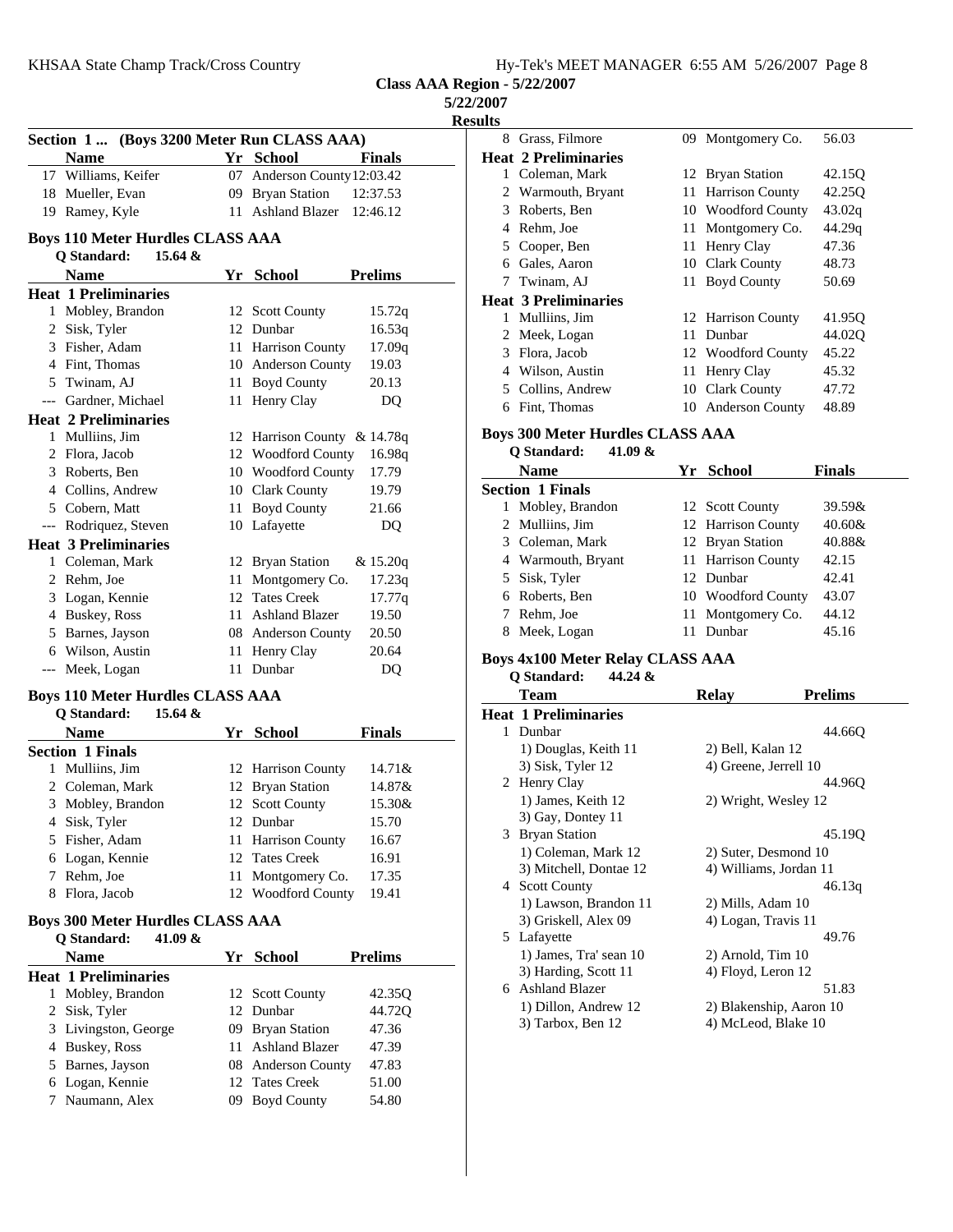**5/22/2007**

**Results**

|   | Heat 2 Preliminaries  (Boys 4x100 Meter Relay CLASS AAA) |                      |                          |
|---|----------------------------------------------------------|----------------------|--------------------------|
|   | Team                                                     | <b>Relay</b>         | <b>Prelims</b>           |
|   | <b>Heat 2 Preliminaries</b>                              |                      |                          |
| 1 | <b>Woodford County</b>                                   |                      | 45.50O                   |
|   | 1) Sobolewski, Sean 12                                   |                      | 2) Pickens, Jamaal 12    |
|   | 3) Cobb, Darren 10                                       | 4) Hughes, Mark 11   |                          |
|   | 2 George Rogers Clark                                    |                      | 46.14O                   |
|   | 1) Clark, Michael 11                                     | 2) Morton, Ron 12    |                          |
|   | 3) McCaffery, Brandon 12                                 | 4) Connor, Travis 11 |                          |
| 3 | <b>Anderson County</b>                                   |                      | 47.64Q                   |
|   | 1) Calvert, Matthew 11                                   | 2) Dixon, Cody 10    |                          |
|   | 3) Noon, Marc 11                                         |                      | 4) Cunningham, Marcus 10 |
| 4 | <b>Montgomery County</b>                                 |                      | 48.57q                   |
|   | 1) Harvey, Cody 10                                       |                      | 2) McCane, Derek 10      |
|   | 3) Lopez, Edgar 10                                       |                      | 4) Hackworth, Ryan 10    |
|   | 5 Tates Creek                                            |                      | 49.27                    |
|   | 1) Dankwa, Luther 09                                     | 2) Boggs, Damon 09   |                          |
|   | 3) Powers, Curtis 09                                     |                      | 4) Abshire, Brenton 11   |
| 6 | <b>Boyd County</b>                                       |                      | 55.81                    |
|   | 1) Twinam, Corey 10                                      | 2) Cobern, Matt 11   |                          |
|   | 3) Naumann, Alex 09                                      | 4) Blevins, Cody 08  |                          |

# **Boys 4x100 Meter Relay CLASS AAA**<br>Q Standard: 44.24 &

|   | Q Standard:<br>44.24 &   |                        |               |
|---|--------------------------|------------------------|---------------|
|   | Team                     | <b>Relay</b>           | <b>Finals</b> |
|   | <b>Section 1 Finals</b>  |                        |               |
| 1 | Henry Clay               |                        | 44.10&        |
|   | 1) Wright, Wesley 12     | 2) James, Keith 12     |               |
|   | 3) Gay, Dontey 11        | 4) Rose, Hart 12       |               |
|   | 5) Gardner, Michael 11   | 6) Jackson, DeSean 12  |               |
| 2 | Dunbar                   |                        | 44.27         |
|   | 1) Douglas, Keith 11     | 2) Sisk, Tyler 12      |               |
|   | 3) Bell, Kalan 12        | 4) Greene, Jerrell 10  |               |
|   | 5) Douglas, Chris 10     | 6) Jacobs, Drew 12     |               |
|   | 7) Sahagian, Peter 11    |                        |               |
| 3 | <b>Woodford County</b>   |                        | 44.65         |
|   | 1) Hughes, Mark 11       | 2) Cobb, Darren 10     |               |
|   | 3) Sobolewski, Sean 12   | 4) Pickens, Jamaal 12  |               |
|   | 5) Jones, Chris 10       | 6) Lewis, Shawnie 10   |               |
|   | 7) Nicholson, Nick 10    | 8) Roberts, Ben 10     |               |
| 4 | George Rogers Clark      |                        | 46.01         |
|   | 1) Connor, Travis 11     | 2) Morton, Ron 12      |               |
|   | 3) McCaffery, Brandon 12 | 4) Clark, Michael 11   |               |
|   | 5) Morton, Bryson 10     | 6) Dawson, Marquee 12  |               |
|   | 7) Gales, Aaron 10       | 8) Gay, Keith 11       |               |
| 5 | <b>Scott County</b>      |                        | 46.23         |
|   | 1) Mills, Adam 10        | 2) Logan, Travis 11    |               |
|   | 3) Griskell, Alex 09     | 4) Lawson, Brandon 11  |               |
|   | 5) Mobley, Bryant 12     | 6) Halasek, Trent 11   |               |
| 6 | <b>Anderson County</b>   |                        | 47.63         |
|   | 1) Noon, Marc 11         | 2) Calvert, Matthew 11 |               |
|   | 3) Cunningham, Marcus 10 | 4) Dixon, Cody 10      |               |
|   | 5) Monarch, Drew 11      | 6) Robinson, BJ 10     |               |
|   | 7) Fint, Thomas 10       |                        |               |

| <b>Montgomery County</b><br>7 |                                              | 47.88                                       |                              |  |
|-------------------------------|----------------------------------------------|---------------------------------------------|------------------------------|--|
|                               | 1) McCane, Derek 10                          | 2) Harvey, Cody 10                          |                              |  |
|                               | 3) Hackworth, Ryan 10                        | 4) Lopez, Edgar 10                          |                              |  |
|                               | 5) Willilams, Jeremy 11                      |                                             |                              |  |
|                               | 8 Bryan Station                              |                                             | 50.96                        |  |
|                               | 1) Suter, Desmond 10                         | 2) Mitchell, Dontae 12                      |                              |  |
|                               | 3) Coleman, Mark 12                          | 4) Williams, Jordan 11                      |                              |  |
|                               | 5) Suter, David 12                           |                                             | 6) Lewis-Barfield, Justin 11 |  |
|                               | <b>Boys 4x200 Meter Relay CLASS AAA</b>      |                                             |                              |  |
|                               | Q Standard:<br>$1:31.88 \&$                  |                                             |                              |  |
|                               | Team                                         |                                             | <b>Prelims</b>               |  |
|                               |                                              | <b>Relay</b>                                |                              |  |
|                               | <b>Heat 1 Preliminaries</b>                  |                                             |                              |  |
| 1                             | <b>Woodford County</b>                       |                                             | 1:32.16Q                     |  |
|                               | 1) Sobolewski, Sean 12                       | 2) Hughes, Mark 11<br>4) Pickens, Jamaal 12 |                              |  |
|                               | 3) Cobb, Darren 10                           |                                             |                              |  |
|                               | 2 Bryan Station                              |                                             | 1:32.93Q                     |  |
|                               | 1) Williams, Jordan 11                       | 2) Mitchell, Dontae 12                      |                              |  |
| 3                             | 3) Coleman, Mark 12<br>Dunbar                | 4) Suter, David 12                          | 1:33.03Q                     |  |
|                               |                                              |                                             |                              |  |
|                               | 1) Mays, Martaveous 10<br>3) Jacobs, Drew 12 | 2) Douglas, Chris 10                        |                              |  |
|                               | 4 George Rogers Clark                        | 4) Bell, Kalan 12<br>1:39.43q               |                              |  |
|                               | 1) Morton, Bryson 10                         |                                             |                              |  |
|                               | 3) Dawson, Marquee 12                        | 2) Evans, Tommy 10<br>4) Gay, Keith 11      |                              |  |
| <b>Tates Creek</b>            |                                              |                                             | DQ                           |  |
|                               | 1) Dankwa, Luther 09                         | 2) Powers, Curtis 09                        |                              |  |
|                               | 3) Boggs, Damon 09                           | 4) Wright, Andrew 09                        |                              |  |
|                               | Montgomery County                            |                                             | DQ                           |  |
|                               | 1) Lopez, Edgar 10                           | 2) Harvey, Cody 10                          |                              |  |
|                               | 3) McCane, Derek 10                          | 4) Hackworth, Ryan 10                       |                              |  |
|                               | <b>Heat 2 Preliminaries</b>                  |                                             |                              |  |
| 1                             | <b>Scott County</b>                          |                                             | & 1:30.79Q                   |  |
|                               | 1) Mobley, Brandon 12                        | 2) Sandoval, Anthony 10                     |                              |  |
|                               | 3) White, Danny 12                           | 4) Logan, Travis 11                         |                              |  |
|                               | 2 Henry Clay                                 |                                             | 1:34.43Q                     |  |
|                               | 1) Gay, Dontey 11                            | 2) Wright, Wesley 12                        |                              |  |
|                               | 3) Rose, Hart 12                             | 4) James, Keith 12                          |                              |  |
| 3                             | <b>Ashland Blazer</b>                        |                                             | 1:40.60Q                     |  |
|                               | 1) McLeod, Blake 10                          | 2) Plank, Cody 10                           |                              |  |
|                               | 3) Patrick, Andrew 11                        | 4) Sutphin, Drew 11                         |                              |  |
|                               | 4 Lafayette                                  |                                             | 1:41.74q                     |  |
|                               | 1) James, Tra' sean 10                       | 2) Lobo, Michael 10                         |                              |  |
|                               | 3) Floyd, Leron 12                           | 4) Harding, Scott 11                        |                              |  |
|                               | 5 Boyd County                                |                                             | 1:53.65                      |  |
|                               | 1) Blevins, Cody 08                          | 2) Cobern, Matt 11                          |                              |  |
|                               | 3) Naumann, Alex 09                          | 4) Twinam, Corey 10                         |                              |  |
|                               | Boys 4x200 Meter Relay CLASS AAA             |                                             |                              |  |
|                               | Q Standard:<br>$1:31.88 \&$                  |                                             |                              |  |
|                               | Team                                         | <b>Relay</b>                                | <b>Finals</b>                |  |
|                               | <b>Section 1 Finals</b>                      |                                             |                              |  |
| 1                             | <b>Scott County</b>                          |                                             | 1:30.10&                     |  |
|                               | 1) Mobley, Brandon 12                        | 2) Sandoval, Anthony 10                     |                              |  |
|                               | 3) Logan, Travis 11                          | 4) White, Danny 12                          |                              |  |
|                               | 5) Halasek, Trent 11                         | 6) Mills, Adam 10                           |                              |  |
|                               |                                              |                                             |                              |  |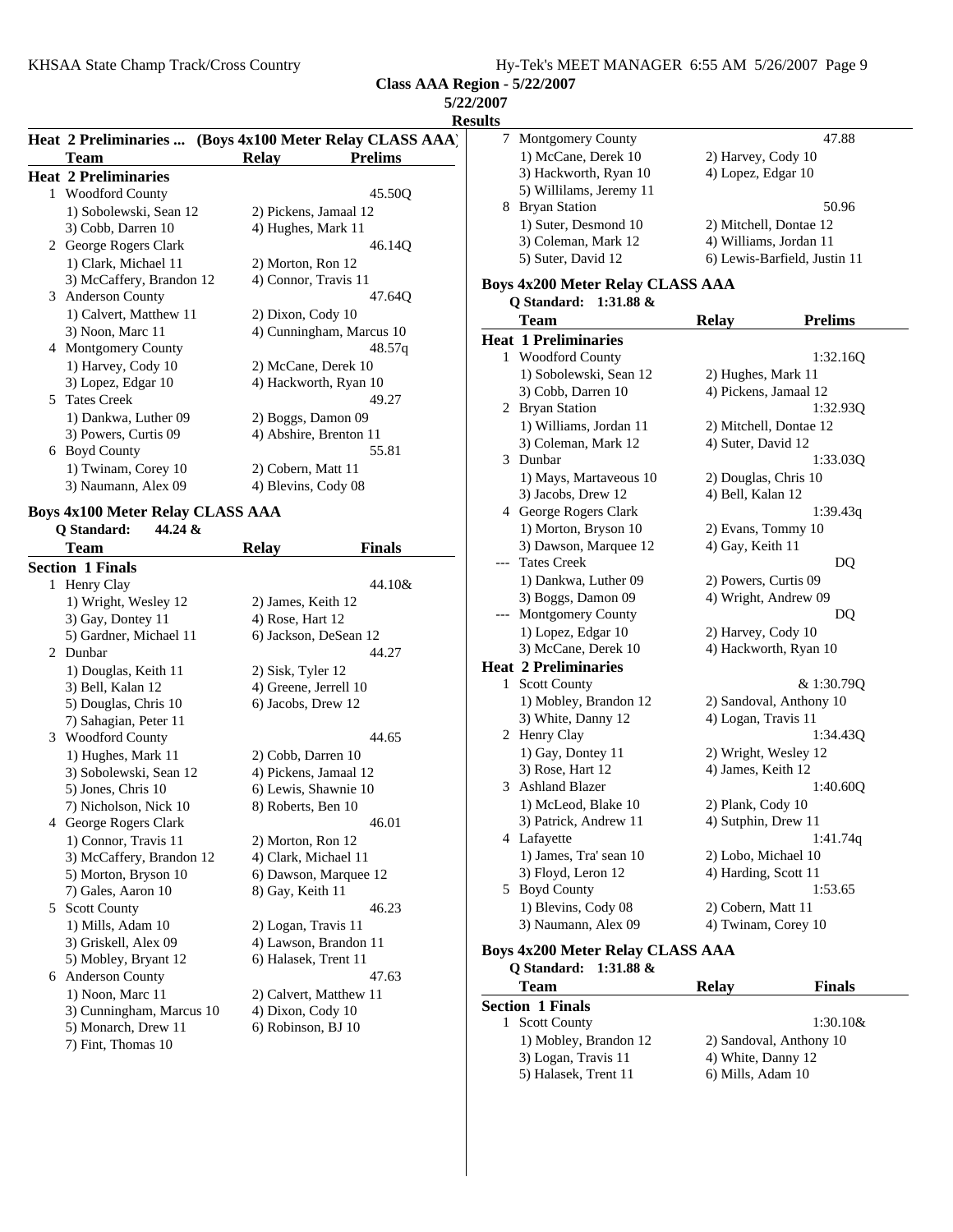| <i><b>5/22/2007</b></i> |  |  |
|-------------------------|--|--|
|                         |  |  |

**Result** 

|   | Section 1 Finals  (Boys 4x200 Meter Relay CLASS AAA) |                        |               |
|---|------------------------------------------------------|------------------------|---------------|
|   | Team                                                 | <b>Relay</b>           | <b>Finals</b> |
|   | 2 Henry Clay                                         |                        | 1:31.36&      |
|   | 1) James, Keith 12                                   | 2) Gay, Dontey 11      |               |
|   | 3) Rose, Hart 12                                     | 4) Wright, Wesley 12   |               |
|   | 5) Jackson, DeSean 12                                | 6) Gardner, Michael 11 |               |
| 3 | Dunbar                                               |                        | 1:33.61       |
|   | 1) Mays, Martaveous 10                               | 2) Jacobs, Drew 12     |               |
|   | 3) Bell, Kalan 12                                    | 4) Douglas, Chris 10   |               |
|   | 5) Greene, Jerrell 10                                | 6) Sahagian, Peter 11  |               |
|   | 7) Shelby, Hakeem 12                                 | 8) Davis, Donnell 11   |               |
| 4 | George Rogers Clark                                  |                        | 1:39.49       |
|   | 1) Morton, Bryson 10                                 | 2) Evans, Tommy 10     |               |
|   | 3) Gay, Keith 11                                     | 4) Dawson, Marquee 12  |               |
|   | 5) Rawlings, Daniel 11                               | 6) Morton, Ron 12      |               |
|   | 7) Gales, Aaron 10                                   | 8) Hardiman, Zac 11    |               |
| 5 | Lafayette                                            |                        | 1:40.64       |
|   | 1) James, Tra' sean 10                               | 2) Lobo, Michael 10    |               |
|   | 3) Floyd, Leron 12                                   | 4) Harding, Scott 11   |               |
|   | 5) Rodriquez, Steven 10                              | $6)$ Arnold, Tim $10$  |               |
|   | <b>Woodford County</b>                               |                        | DQ            |
|   | 1) Sobolewski, Sean 12                               | 2) Cobb, Darren 10     |               |
|   | 3) Hughes, Mark 11                                   | 4) Pickens, Jamaal 12  |               |
|   | 5) Lewis, Shawnie 10                                 | 6) Jones, Chris 10     |               |
|   | 7) Gonzales, Pedro 12                                | 8) Nicholson, Nick 10  |               |
|   | <b>Bryan Station</b>                                 |                        | DQ            |
|   | 1) Suter, Desmond 10                                 | 2) Williams, Jordan 11 |               |
|   | 3) Mitchell, Dontae 12                               | 4) Suter, David 12     |               |
|   | 5) Walker, Reshawn 09                                |                        |               |

#### **Boys 4x400 Meter Relay CLASS AAA**

|                             | Q Standard: 3:29.15 &       |                         |                |
|-----------------------------|-----------------------------|-------------------------|----------------|
|                             | Team                        | <b>Relay</b>            | <b>Prelims</b> |
|                             | <b>Heat 1 Preliminaries</b> |                         |                |
| 1                           | <b>Scott County</b>         |                         | 3:34.38Q       |
|                             | 1) Mobley, Brandon 12       | 2) White, Danny 12      |                |
|                             | 3) Halasek, Trent 11        | 4) Sandoval, Anthony 10 |                |
|                             | 2 Henry Clay                |                         | 3:38.08Q       |
|                             | 1) James, Keith 12          | 2) Gay, Dontey 11       |                |
|                             | 3) Zigmund, Chad 12         | 4) Kelly, Brendan 11    |                |
|                             | 3 Ashland Blazer            |                         | 3:50.20Q       |
|                             | 1) Patrick, Andrew 11       | 2) Plank, Cody 10       |                |
|                             | 3) Sutphin, Drew 11         | 4) Gifford, Tyler 12    |                |
|                             | 4 Harrison County           |                         | 3:56.60q       |
|                             | 1) Wells, Lucas 12          | 2) Puckett, Ryan 10     |                |
|                             | 3) Lyons, Isaac 12          | 4) Schimpler, Mark 11   |                |
|                             | 5 George Rogers Clark       |                         | 4:09.55        |
|                             | 1) Rawlings, Daniel 11      | 2) Gales, Aaron 10      |                |
|                             | 3) Collins, Andrew 10       | 4) Evans, Tommy 10      |                |
|                             | <b>Heat 2 Preliminaries</b> |                         |                |
|                             | 1 Tates Creek               |                         | 3:35.88Q       |
|                             | 1) Coleman, James 12        | 2) Sparks, Ty 11        |                |
|                             | 3) Flores, Mark 09          | 4) Norman, Daniel 11    |                |
| $\mathcal{D}_{\mathcal{L}}$ | Dunbar                      |                         | 3:35.91Q       |
|                             | 1) Bell, Kyle 12            | 2) Jacobs, Drew 12      |                |
|                             | 3) Fitzpatrick, Jack 10     | 4) Burton, Dalorean 12  |                |
|                             |                             |                         |                |

| ılts |                                               |                                            |
|------|-----------------------------------------------|--------------------------------------------|
| 3    | <b>Woodford County</b>                        | 3:39.25Q                                   |
|      | 1) Pickens, Jamaal 12                         | 2) Baker, Andrew 12                        |
|      | 3) Grieshaber, David 11                       | 4) Roberts, Ben 10                         |
|      | 4 Bryan Station                               | 3:48.56q                                   |
|      | 1) Suter, David 12                            | 2) Mitchell, Dontae 12                     |
|      | 3) Calderoon, Najee 09                        | 4) Lewis-Barfield, Justin 11               |
| 5    | <b>Anderson County</b>                        | 3:58.27                                    |
|      | 1) Wilder, Matthew 10                         | $2)$ Gast, Greg 12                         |
|      | 3) Calvert, Matthew 11                        | 4) Dixon, Cody 10                          |
| 6    | Lafayette                                     | 3:58.53                                    |
|      |                                               |                                            |
|      | 1) James, Tra' sean 10                        | 2) Arnold, Tim 10                          |
|      | 3) Harding, Scott 11                          | 4) Lobo, Michael 10                        |
|      | <b>Boys 4x400 Meter Relay CLASS AAA</b>       |                                            |
|      | Q Standard: 3:29.15 &                         |                                            |
|      | Team                                          | <b>Relay</b><br><b>Finals</b>              |
|      | <b>Section 1 Finals</b>                       |                                            |
| 1    | <b>Scott County</b>                           | 3:26.80&                                   |
|      | 1) White, Danny 12                            | 2) Halasek, Trent 11                       |
|      | 3) Sandoval, Anthony 10                       | 4) Mobley, Brandon 12                      |
|      | 5) Logan, Travis 11                           | 6) Pittenger, Sumter 12                    |
|      | 2 Tates Creek                                 | 3:30.04                                    |
|      |                                               |                                            |
|      | 1) Coleman, James 12                          | 2) Sparks, Ty 11                           |
|      | 3) Norman, Daniel 11<br>5) Johnson, Taylor 10 | 4) Brown, Derrick 12<br>6) Flores, Mark 09 |
|      |                                               | 8) Boggs, Damon 09                         |
|      | 7) Carter, Josh 11                            |                                            |
| 3    | Dunbar                                        | 3:30.76                                    |
|      | 1) Burton, Dalorean 12                        | 2) Bell, Kyle 12                           |
|      | 3) Shelby, Hakeem 12                          | 4) Fitzpatrick, Jack 10                    |
|      | 5) Davis, Donnell 11                          | 6) Jacobs, Drew 12                         |
|      | 7) Hanna, Josiah 09                           | 8) Rosenberg, Kyle 10                      |
|      | 4 Henry Clay                                  | 3:31.51                                    |
|      | 1) James, Keith 12                            | 2) Zigmund, Chad 12                        |
|      | 3) Jackson, DeSean 12                         | 4) Kelly, Brendan 11                       |
|      | 5) Gostomski, Alex 10                         | 6) Gay, Dontey 11                          |
|      | 7) Rose, Hart 12                              | 8) Wilson, Austin 11                       |
| 5    | <b>Woodford County</b>                        | 3:40.26                                    |
|      | 1) Sobolewski, Sean 12                        | 2) Baker, Andrew 12                        |
|      | 3) Pickens, Jamaal 12                         | 4) Roberts, Ben 10                         |
|      | 5) Kuntz, Cullen 11                           | 6) Greathouse, Eddie 09                    |
|      | 7) Grieshaber, David 11                       | 8) Vasilakes, Noah 11                      |
|      | 6 Ashland Blazer                              | 3:41.23                                    |
|      | 1) Patrick, Andrew 11                         | 2) Sutphin, Drew 11                        |
|      | 3) Plank, Cody 10                             | 4) Gifford, Tyler 12                       |
|      | 5) Buskey, Ross 11                            | 6) McLeod, Blake 10                        |
|      | 7) Burns, Stephen 10                          | 8) Bartram, Matt 12                        |
| 7    | <b>Bryan Station</b>                          | 3:41.50                                    |
|      | 1) Calderoon, Najee 09                        | 2) Lewis-Barfield, Justin 11               |
|      | 3) Suter, David 12                            | 4) Mitchell, Dontae 12                     |
|      | 5) Muhammad, Saifullah 10                     | 6) Petifrere, Mark 07                      |
|      | 8 Harrison County                             | 3:47.22                                    |
|      | 1) Puckett, Ryan 10                           | 2) Schimpler, Mark 11                      |
|      | 3) Wells, Lucas 12                            | 4) Lewis, Rumeal 12                        |
|      | 5) Whalen, Hank 12                            | 6) Lyons, Isaac 12                         |
|      |                                               |                                            |
|      |                                               |                                            |